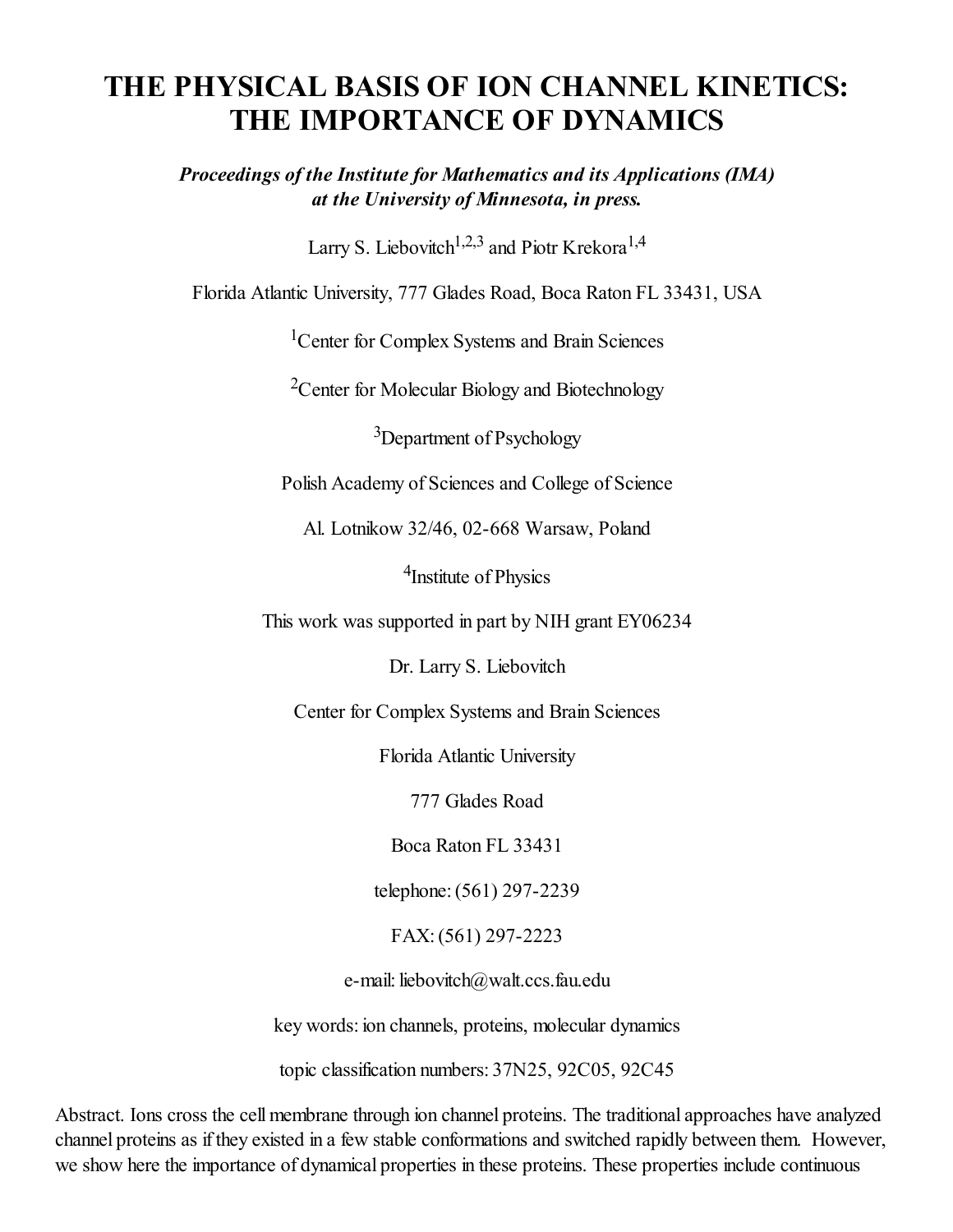internal motions and continuous changes of state, the interactions of the ions with themselves and with the channel protein, deterministic forces, and time dependent molecular memory. This new dynamical perspective changes how we interpret experimental data from patch clamp experiments that record the ionic currents through individual channels. It also helps us to understand how ion channel proteins function as molecular machines and how their molecular properties are related to their physiological function.

1. Introduction. Proteins are linear chains of heterogeneous units called amino acid residues. The forces among these units and between them and the external salt-water environment folds proteins into three dimensional shapes called conformational states. Protein function depends on these conformational states. In enzymes, they determine the activity of the binding sites for ligands. In ion channels, they determine the ability of those membrane bound proteins to pass ions, such as potassium, sodium, chloride, and calcium, across the cell membrane. Until recently, it had been implicitly assumed that channel proteins existed in a few stable conformations and switched rapidly between them. Thus these conformational changes were represented by: 1) kinetic diagrams consisting of a few states and the transition probabilities between those states and 2) by energy level models consisting of a few energy minima and the pathways between those states defined by fixed energy barriers. Data from biochemical experiments were used to compute the switching probabilities and their associated energy barriers between these different conformationalstates. However, over the last two decades theoretical and experimental evidence has shown that the dynamics of proteins have continuous internal motions and continuous changes of state that play a crucial role in protein function. We present here the evidence in support of the importance of dynamics in ion channel proteins by reviewing previous studies and by presenting new calculations on the relative importance of deterministic and stochastic motions in proteins. These results put into question the relevance of the traditional kinetic diagrams and energy models that have been used to represent ion channel proteins. This new, dynamical perspective may help us understand how proteins function as miniature molecular machines and how their molecular properties at the microscopic level determine their physiological function at the macroscopic level.

2. Ion channels. Cells use energy from ATP to pump ions across the cell membrane to establish a concentration difference of ions, such as potassium and sodium, between the inside of the cell and the surrounding media. This concentration difference is used to drive biochemical reactions and maintain an electrical voltage across the cell membrane. Ions which are soluble in the hydrophilic solutions inside and outsdie the cell cannot easily cross the hydrophobic lipid cell membrane. An important pathway for the passage of ions across the membrane is through the core of ion channel proteins in the cell membrane [11]. The core of these proteins mimics a hydrophilic environment which therefore allows the passage of ions across the cell membrane. There are many different such channels with relatively different permeabilities to sodium, potassium, chloride, and calcium. In nerve cells, these channels generate and propagate the action potential, the wave of electrical depolarization that transmits information down the axon. In muscle cells, ion channels determine calcium levels that initiate contraction. In the photoreceptors in the retina, channels transduce light into electricalsignals. In intracellular organelles, such as as mitochondria, channels control the ionic concentrations of the internal fluid.

The ability of the channel to allow the flow of ions depends on its conformational state. The conformational state of a channel changes from those shapes that are open to those that are closed to the passage of ions. These changes of current can be measured across an individual ion channel protein. They can be used to infer information about the changes in state of the ion channel protein. A small *patch* of cell membrane, containing only one ion channel, can be sealed in the mouth of a glass micropipette. When the voltage is *clamped* across this patch the ionic current flowing through it can be measured. This *patch clamp* technique can resolve the picoampere currents through an individual ion channel protein [28]. Thus, unlike most biochemical or biophysical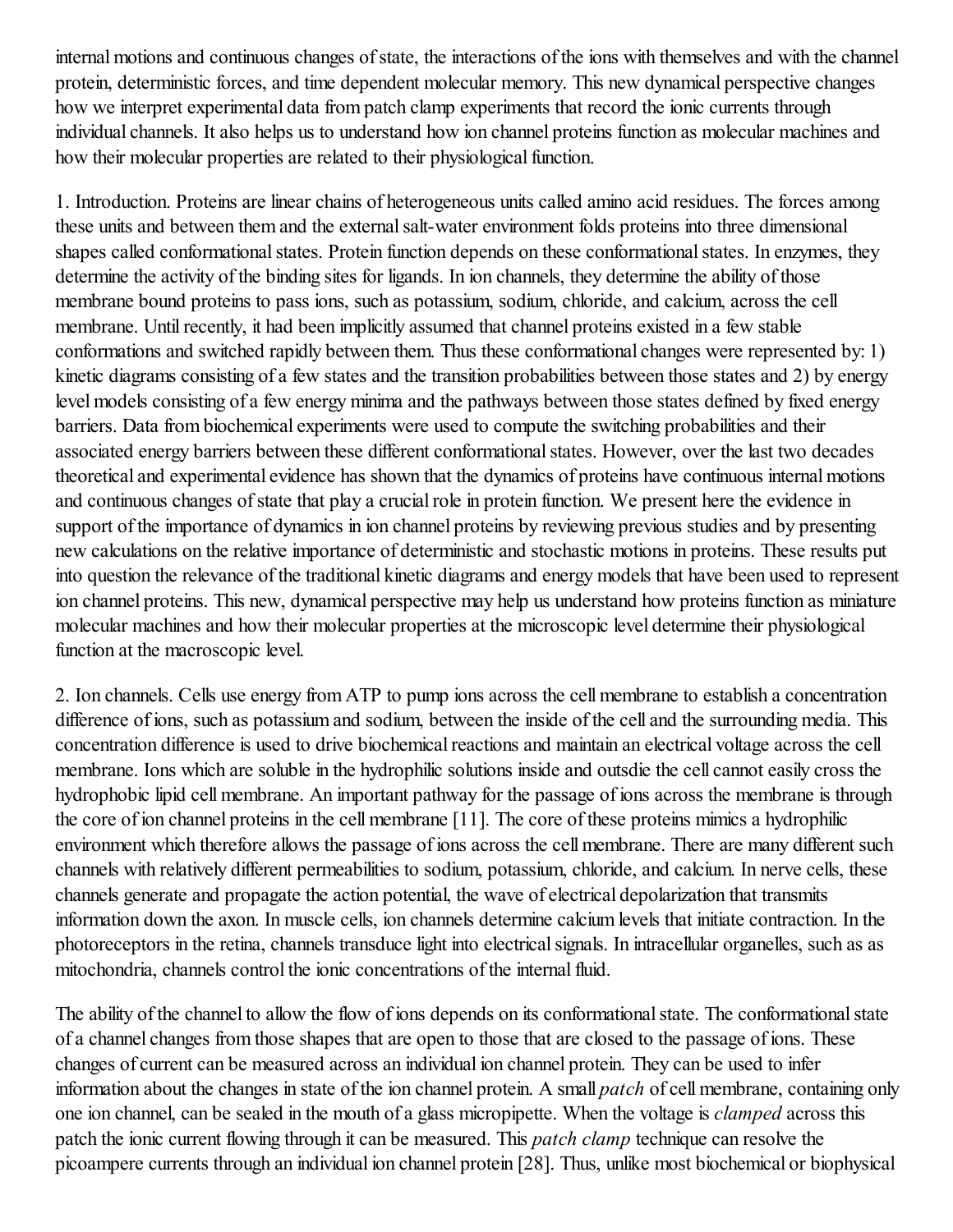techniques that measure the combined signal from a very large number of molecules at once, this technique can measure the properties of a single molecule at a time. Neher and Sakmann were awarded the Nobel prize in Physiology or Medicine for this achievement.

As illustrated in Figure 1, the patch clamp technique shows that an individual ion channel fluctuates between states that are closed and open to the flow of ions. These current recordings have time resolution of about 0.1 ms which is set by the electrical resistance and capacitance of the patch, micropipette, and electronic amplifiers. In these recordings the channel appears to switch instantaneously between the closed and open states. The intermediate states, if they exist, are not detected at this resolution. These data are analyzed by measuring the durations of the closed and open times and determining their statistical properties, such as the probability density function (PDF) of the closed and open durations, and the statistical correlations between those durations.

Fig. 1 Ion channel proteins fluctuate between conformational states that are closed and open to the flow of ions. The patch clamp technique can resolve the picoampere currents through an individual ion channel. The current is low when the channel is closed and high when it is open. Thus, it is possible to measure the sequence of durations of conformational states in an individual protein molecule. The data shown here were recorded by Liebovitch and coworkers from a potassium channel.



Patch Clamp

3. Traditional paradigms of ion channels. It was implicitly assumed that ion channel proteins have a few stable conformational states and that they switch rapidly between them [11,28]. It was believed that these switches are driven by fluctuations in thermal energy and the binding of ligands. The timing of these thermal or binding events was considered a stochastic process determined by chance. The probability per second of the change in conformation can be determined, but it is assumed that the exact time at which this switch occurs cannot be predicted. Two different, but related paradigms, have been used to interpret these experimental results. These paradigms, as well as some discussion of their assumptions, have been reviewed recently in the Perspectives on Ion Permeation and the subsequent letters in the Journal of General Physiology [33,34].

3.1. Kinetic diagrams. Figure 2 shows a typical kinetic diagram used to summarize the switching of an ion channel between closed and open states [3]. The PDF, the probability that a closed (or open) duration, is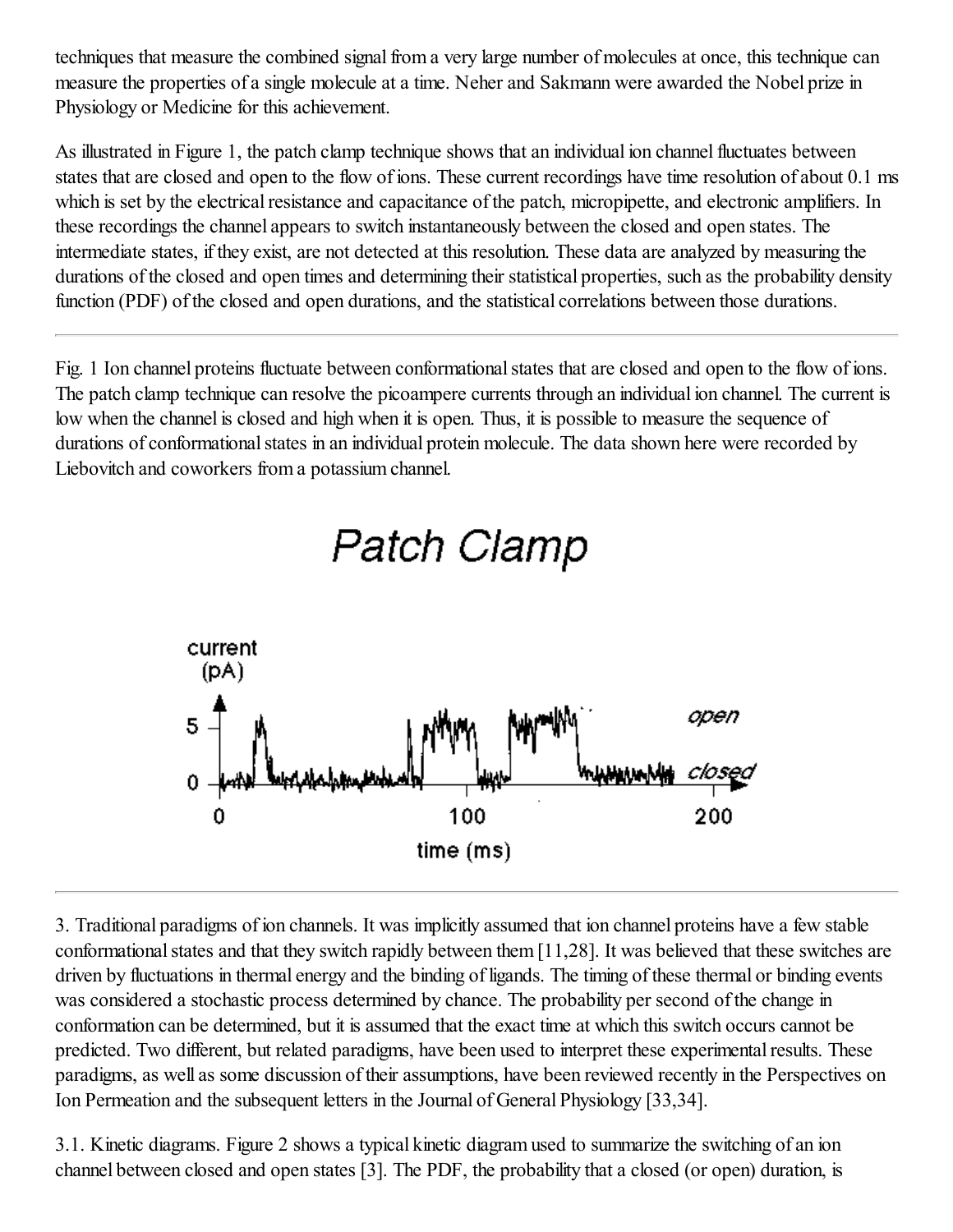greater than time t and less than time t+dt, was determined from the data. Then the PDF of the open and the PDF of the closed durations were fit by a sum of exponential terms. The data can be well represented by such functional forms. Each exponential term was identified as a unique closed or open state. The switching probabilities per second between these states, which are called the kinetic rate constants, were then determined [11,28]. This approach assumed that the switching can be represented by a Markov process. That is, it was assumed that the probability to switch states depends only on the state of the channel and not on the history of previous states and not on the duration of the time that a channel has remained in a state. Although there are many examples where Markov models have well fit the experimentally measured open and closed times, there have been very few attempts to test the complete set of mathematical assumptions that underly this assumption. Analysis of the data from some channels supported this assumption [7,9,25]. Nonetheless, although there is no memory in each pathway of this model, by having regions of the kinetic diagram connected through low probability gateway states, a kind of memory can be generated where the channel remains for long times in certain regions of the kinetic diagram.

Fig. 2 Kinetic diagrams were used to summarize the data from an ion channel protein switching between closed and open conformational states. These models assumed that the channel protein has a few stable conformational states. Here, the closed and open states are represented by  $C_i$  and  $O_i$ . It was also assumed that there is a fixed probability per second, called the kinetic rate constant  $k_i$ , to switch between the states which depends only on the present state of the channel and does not depend on the history of previous states or the time spent in a state. This kinetic diagram was used to by Blatz and Magleby to model the kinetics of a chloride channel[3].



Although this approach has been widely used a number of essential technical aspects of it have been questioned recently. First, the PDFs required many exponential terms and thus a large number of adjustable parameters to fit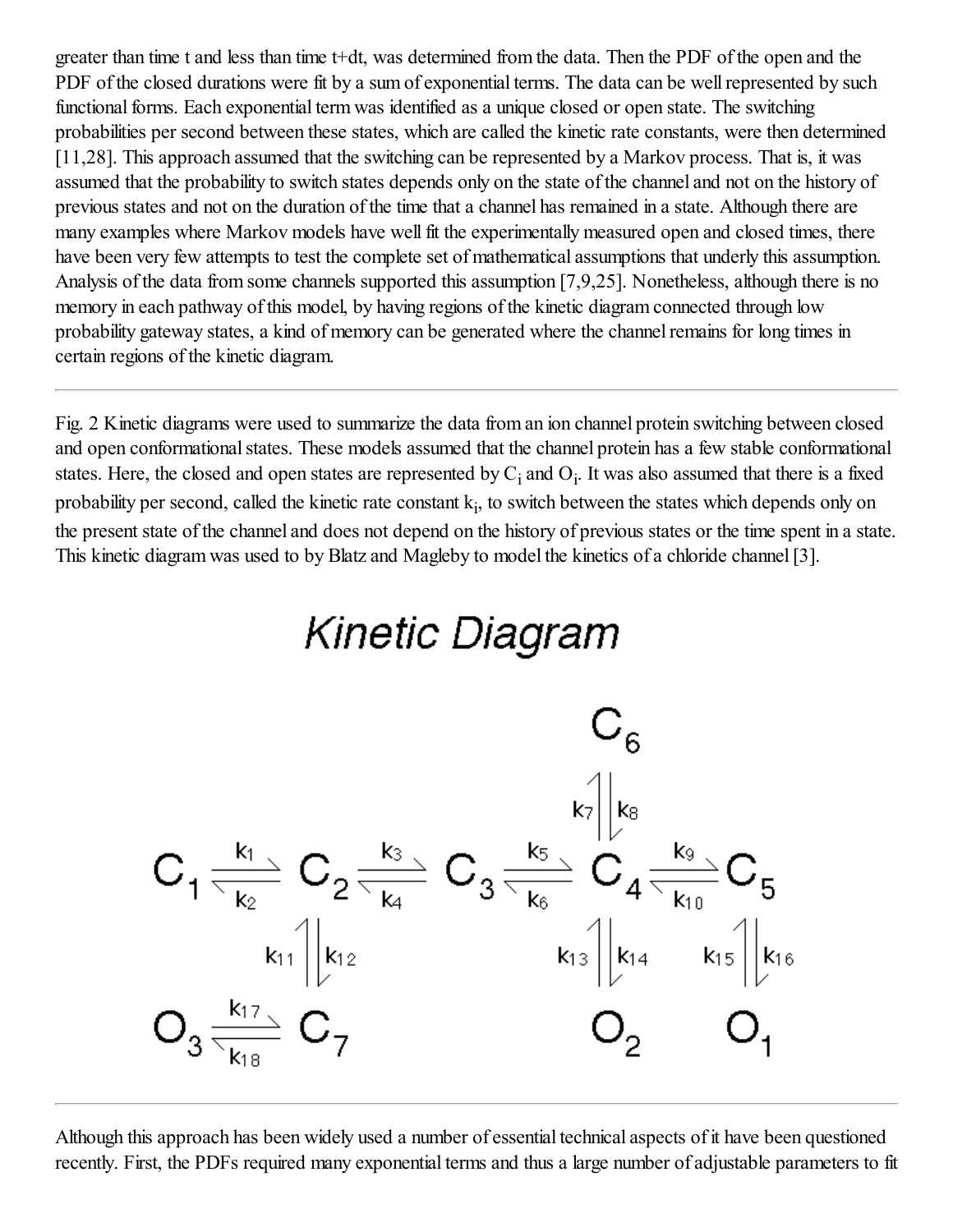the data. In fact, it was shown that other functional forms with the same number of parameters are actually a better fit to the data and that the overall form of the PDF can often be fit by a much simpler power law form [17]. Second, there are far fewer parameters that can be determined from the experimental data than the number of parameters needed to define the pathways in the kinetic diagram [2,14,15]. Thus, the kinetic diagrams are not unique. Third, recent analysis of experimental data has found the presence of long term memory in the switching probabilities that are inconsistent with the assumption that the switching is a Markov process [8,32]. Fourth, the kinetic diagrams summarize the switching probabilities between states, but they do not provide a physical description of the properties of the channel protein. There have been few attempts derive a physical interpretation from this approach by using the kinetic rate constants to compute the free energy difference between conformational states. For some channels it has been shown that the kinetic rate constants and the topology of the kinetic diagrams cannot be used to generate a consistent set of energy levels [27]. This raises a question about the ability of this approach to provide insight into the physical properties of proteins.

3.2. Fixed energy barriers. The kinetic diagrams assume that there are a few discrete states and that the probabilities to switch between them are constant. One physical interpretation of these mathematical assumptions is that the channel protein has a few, distinct conformational states, which are separated by significant activation energy barriers, that are constant in time. Physical models of the passage of ions through channel proteins have also assumed that the ion passes through a fixed, static set of energy barriers, as shown in Figure 3.

Fig. 3 Traditional models of the passage of ions through a channel protein assumed that the ions pass through static energy barriers and that their passage through the channel does not significantly change the conformational state of the channel protein.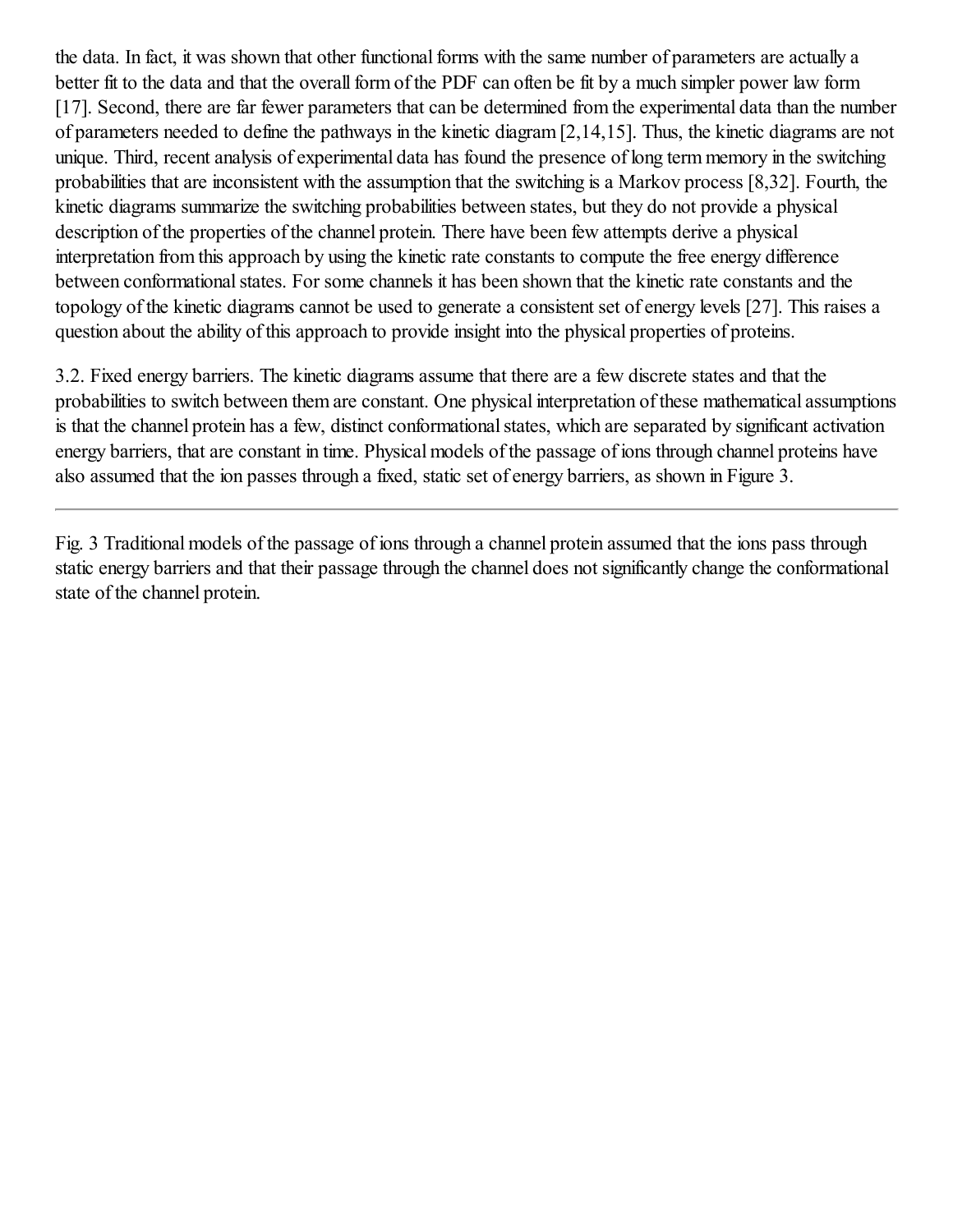# Energy Barriers



This paradigm assumes a number of things about the physical properties of channel proteins. First, that they can be represented by static energy barriers of a fixed or average size. Second, that there is no continuous time dependent internal dynamics in the state of the channel protein. Third, that there is no interaction between the conformational state of the channel protein and the passage of the ions through it.

Although the traditional analysis of ion channels has assumed that they have these physical properties, substantial evidence over the last two decades has shown that other proteins, namely globular proteins, cannot be characterized by such physical models. For example, measurements of biochemical reactions using color change indicators, fluorescence markers, radioactive tracers, nuclear magnetic resonance, and x-ray diffraction have demonstrated that there are a wide range of molecular motions over a wide range of time scales that affect binding and enzymatic activity [21]. Moreover, the conformational changes associated with binding, such as induced fit and allosteric control, mean that ligands significantly alter the structure of the proteins when they bind. Membrane bound channel proteins share many characteristics with these globular proteins. The importance of molecular motions and ligand-protein interactions in globular proteins suggests, but does not prove, the importance of molecular motions and ion-channel interactions in channel proteins which were not taken into account in the traditional few discrete state, fixed energy models.

4. Dynamics. The kinetic diagrams and models with fixed energy barriers have been the traditional tools used to analyze and interpret the channel data from patch clamp recordings. These kinetic diagrams assume that the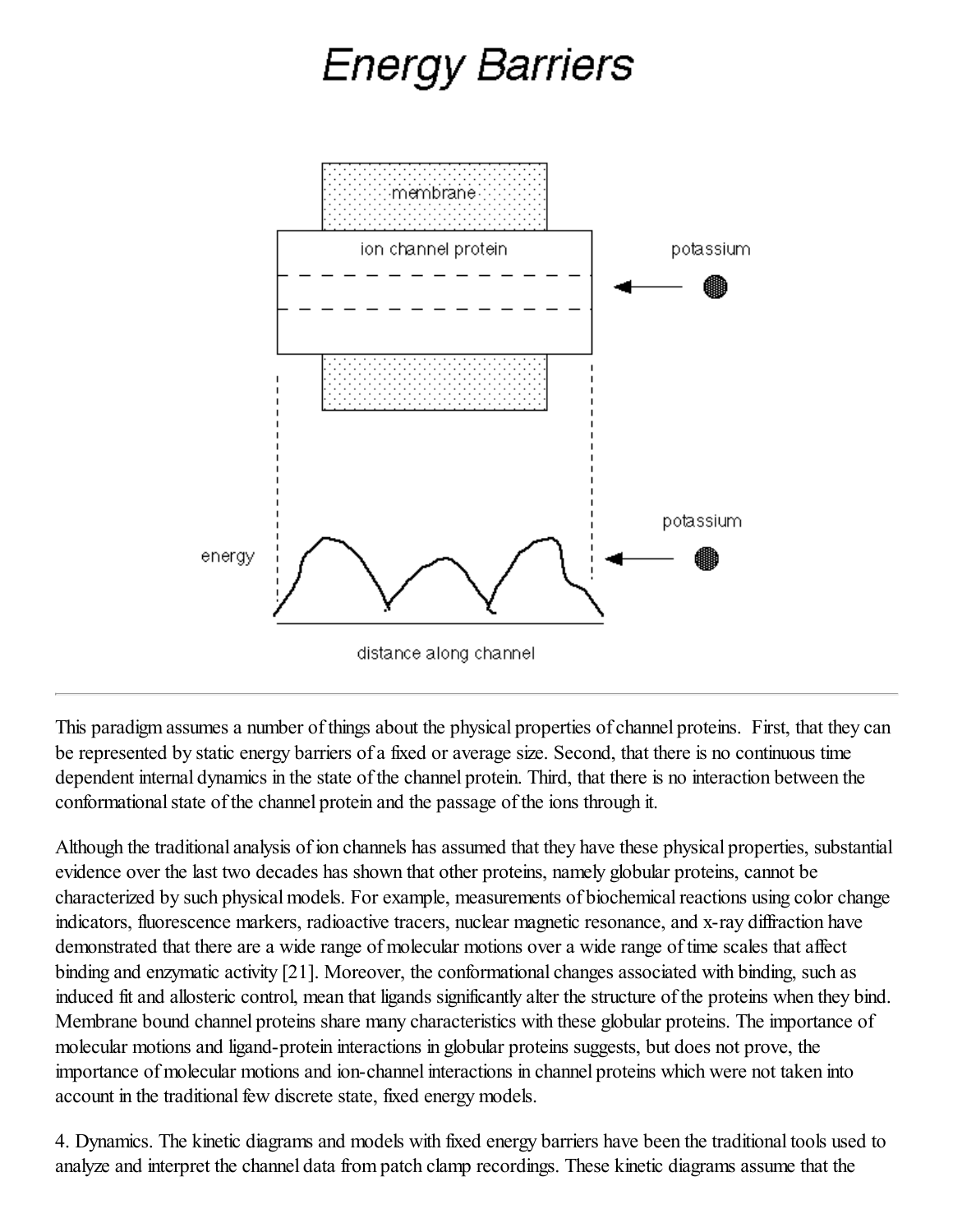switching between states is a Markov processes. The energy level models assume that the energy barriers between stable states remain constant in time. In this paper we review the existing studies and present new material that shows that these assumptions are contradicted by experimental data and theoretical analysis of channel proteins. *The central theme of this paper is that dynamical properties, continuous internal motions and continuous changes of state, play a crucial role in channel protein function.* We need to develop new approaches that take these dynamical properties into account in order to achieve an understanding of channel function.

4.1. Reaction rates depend on internal motions. One of the first indications of the importance of role of the internal motions in proteins came from theoretical studies that computed the reaction rates of the binding of ligands to proteins [13]. For example in myoglobin, the average positions of the atoms had been determined by x-ray crystallography. Thus, it was possible to determine the energy barriers that oxygen would cross in passing from the external solution to its binding site in the interior of the protein. The reaction rates predicted from these energy barriers were hundreds of times less than those experimentally measured. Molecular dynamics simulations showed that for brief times the atoms blocking the passage of the oxygen would move out of the way making it much easier than expected for the oxygen to reach its binding site. That is, for brief times the protein structure fluctuates into an appropriate structure that allows the reaction to happen. The static, average structure does not tell us how a protein really works. The reaction rate computed from the average structure, namely exp(-  $\leq$ deltaG(t) $\geq$ /k<sub>B</sub>T), where  $\leq$ deltaG(t) $\geq$  is the energy barrier of the positions of the atoms averaged over time, k<sub>B</sub> is the Boltzmann constant, and T the absolute temperature, drastically underestimated the reaction rate. The true reaction rate depends on the average of the Boltzmann factor, namely  $\langle \exp(-\text{deltaG}(t)/k_B \rangle)$ For brief times, as the structure fluctuates, deltaG(t) decreases, and those moments contribute disproportionately to the overall reaction rate. Thus,  $\langle \exp(-\det(\mathbf{G}(t)/k_{\mathrm{B}}T)\rangle \rangle \gg \exp(-\det(\mathbf{G}(t))/k_{\mathrm{B}}T)$ . This work clearly demonstrated that we need to take into account the motions within the protein structure if want to quantitatively predict the reaction rates and understand the process of how the ligand reaches its binding site in the protein.

4.2. Interpretation of the PDFs of the closed and open durations. The patch clamp data can be used to determine the probability density functions (PDFs) of the durations during which the channel remains closed or open. Traditionally, it was assumed that these PDFs arise from the channel protein switching between different states. The switching probabilities between those states were then used to compute the kinetic rate constants of the kinetic diagrams or the energy barriers of the energy level models.

These PDFs need not arise at all from the channel switching between a multiplicity of closed and open states. The PDFs can also arise from a single closed and single open state, where the energy barrier between them varies in time. The variation in time of the energy barrier between the open and closed conformational states determines the PDF. Specifically, the kinetic rate constant k is the probability per second to switch to a new conformational state. This rate k is proportional to  $exp(-delta/k_BT)$  where detlaG is the energy barrier between the states,  $k_B$  is the Boltzmann constant, and T the absolute temperature. As a function of time t, the instantaneous k(t) proportional exp(-deltaG(t)/ $k_B$  T). From the definition of the kinetic rate constant k, it also follows that the cumulative probability of finding an open (or closed) time greater than duration t is given by  $P(t)$  $=$  exp [-integral k(t) dt]. The probability density function PDF = - dP(t)/dt. These relationships can therefore be used to compute deltaG(t) from the PDF.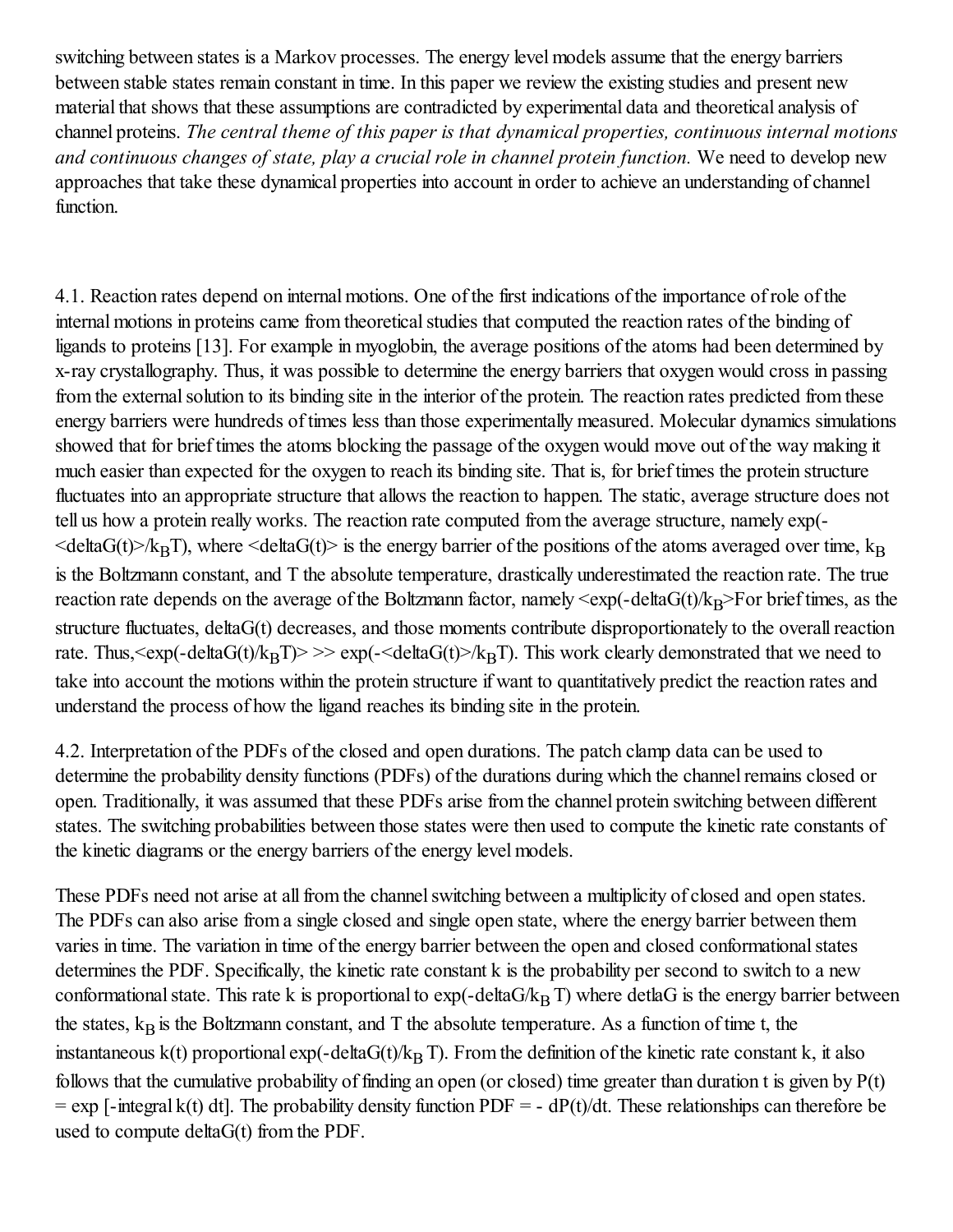Thus, the PDFs may represent the continuous internal dynamics of the channel protein, represented by the continuous variation in time of the energy barrier between conformational states, rather than a kinetic diagram of a static set of stable states. This is illustrated in Figure 4. Liebovitch et al. illustrated how to compute the time dependency of the energy barriers form the PDFs of the channel data [17,20,21]. It will be interesting to see if the reinterpretation of other experimental data in terms of such dynamical mechanisms sheds greater light on the understanding of channel function.

Fig. 4 The PDFs of the closed and open durations have been interpreted by the traditional energy levels models in terms of the number of conformational states and the energy barriers between them. However, the PDFs can equally well be interpreted in terms of the time dependency of the energy barriers between conformationalstates [17,20,21].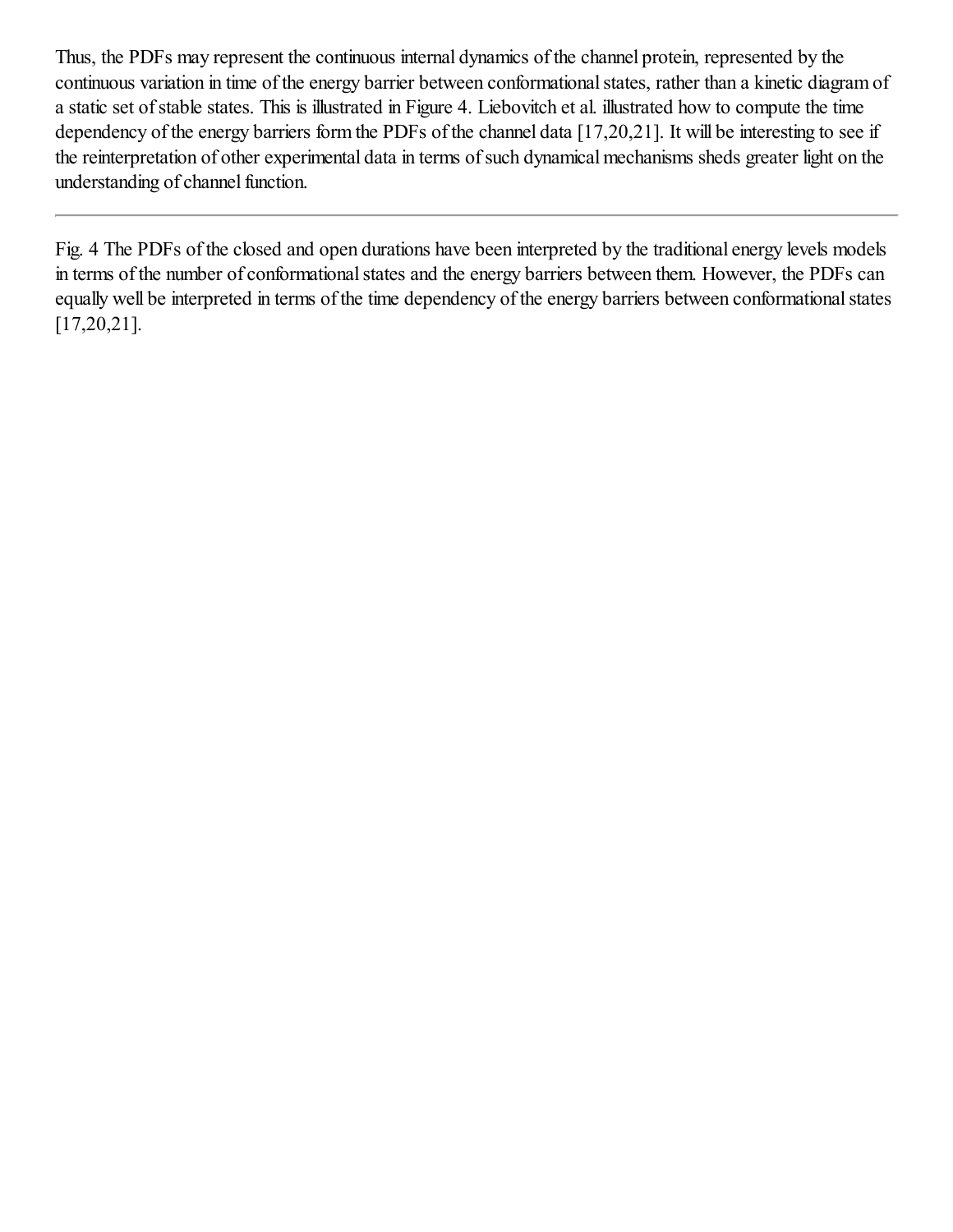## Probability **Density Function** (PDF) of the Closed and Open Durations



Energy Level Model:

| closed $\leftrightarrow$ closed | open                       |
|---------------------------------|----------------------------|
|                                 | closed                     |
| closed $\leftrightarrow$ open   | closed<br>energy<br>closed |

Dynamical Interpretation:



The analysis of the patch clamp data alone cannot determine if the dynamical time dependent interpretation or the static set of stable states interpretation is the correct one. Time dependent perturbations, such as two photon experiments, where the time between the two separate stimulations is varied, may provide the way to reveal which one of these two interpretations is the correct one.

4.3. Interaction of ions with channel structure. The traditional analysis of ion channel data has assumed that there is no direct interaction between the conformation state of the channel protein and the passage of ions through it. For example, in the Hodgkin-Huxley model [12], ion channels are electrical resistance elements. The resistance of the channel does not depend on the current passing through it. More recent models assume that ions pass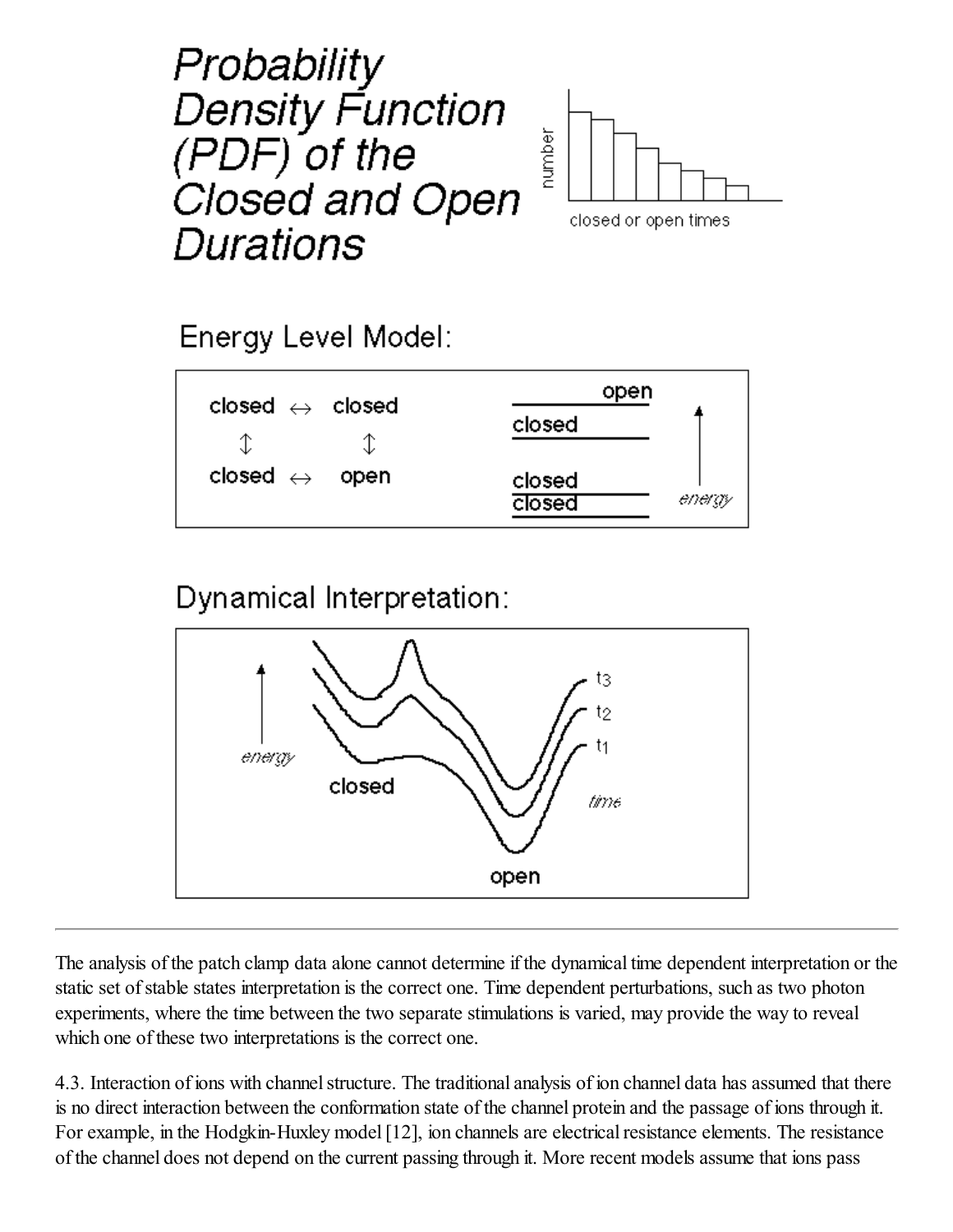through fixed energy barriers. That is, it is assumed that the passage of ions does not itself alter the conformational state of the channel protein and thus its energy barriers. Two recent theoretical models suggest that this may not be the case at all. In fact, the interactions between the channel protein and the ions passing through it may play an essential role in channel function, namely switching the channel between different conformational states. In both of these models, the dynamics of these interactions has an essential role in channel function.

4.3.1. Interaction of ions with the channel. Eisenberg et al. [4,5] modeled the interaction between the ions flowing through the channel and the channel wall. They found that a significant amount of electrical energy is exchanged between the permeating ions and the channel wall.

Chinarov et al. [6] investigated the effects of the interaction between the conformation state of the channel protein and the passage of ions through it. They represented the conformationalstate of the channel protein by a potential energy function. Ions passing through the channel can bind at sites inside the channel. The electrical fields of these bound ions then alters the energy function of the channel protein. They found, that for some values of the parameters of the model there was a stable regime with some fluctuations of the channelstate and the current through the channel. However, for other values of the parameters, the conformational state of the channel was bistable. That is, the interaction between the ions and the channel protein caused the channel to switch between its closed and open states. This work is not a detailed model of channel function. However, the importance of this work is that it shows that the dynamical interactions between the ions and the channel, which had been ignored in previous work, can affect the most salient aspects of channel function, for example, even determining if the channel is closed or open.

4.3.2. Interaction of ions with the channel and each other. The switching of the current through the channel had always been attributed to changes in the conformational state of the channel protein. It was then quite a surprise when Lev et al. found that ionic currents passing through artificial plastic membranes with fixed pore geometry could also exhibit the same switching between discrete low and high current levels [16].

This opened the possibility that the current switching was due to a dynamical interaction between the ions and the wall of the pore. Grzywna et al. proposed that two opposing process are present. The ionic current is increased by ions drawn to binding sites in the channel. However, the ionic current is decreased when the electric field generated by too many ions reduces the ionic flow [10]. Because many ions in the channel willreduce the current, they called this the "crowding" model. The current  $I(t + delta t)$  through the channel at time t depends on the sum of these two terms, namely  $I(t + \text{delta } t) = k_1 I(t) - k_2 [I(t)]^{gamma}$ , where the parameters  $k_1, k_2$ , and gamma are constants. They showed that this equation wellfit the ionic current data through the pores in the artificial membrane. This equation has the generalized form of the logistic equation which is given by  $I(t + delta t)$  $=$  A I(t) [1-I(t)] where A is a constant. The current as a function of time can exhibit periodic and chaotic behavior, depending on the values of the parameters.

This work opened the possibility that some effects, previously attributed only to the changes in conformation of the ion channel protein itself, may actual be due to the dynamical properties of the ions in their interactions with themselves and with the channel protein.

5. Deterministic dynamics. The traditional approach assumed that the switching of the channel protein between different conformational states was an inherently random event. That is, at random times the channel protein would suddenly gain energy that would shift it to another conformational state. These energy kicks could come as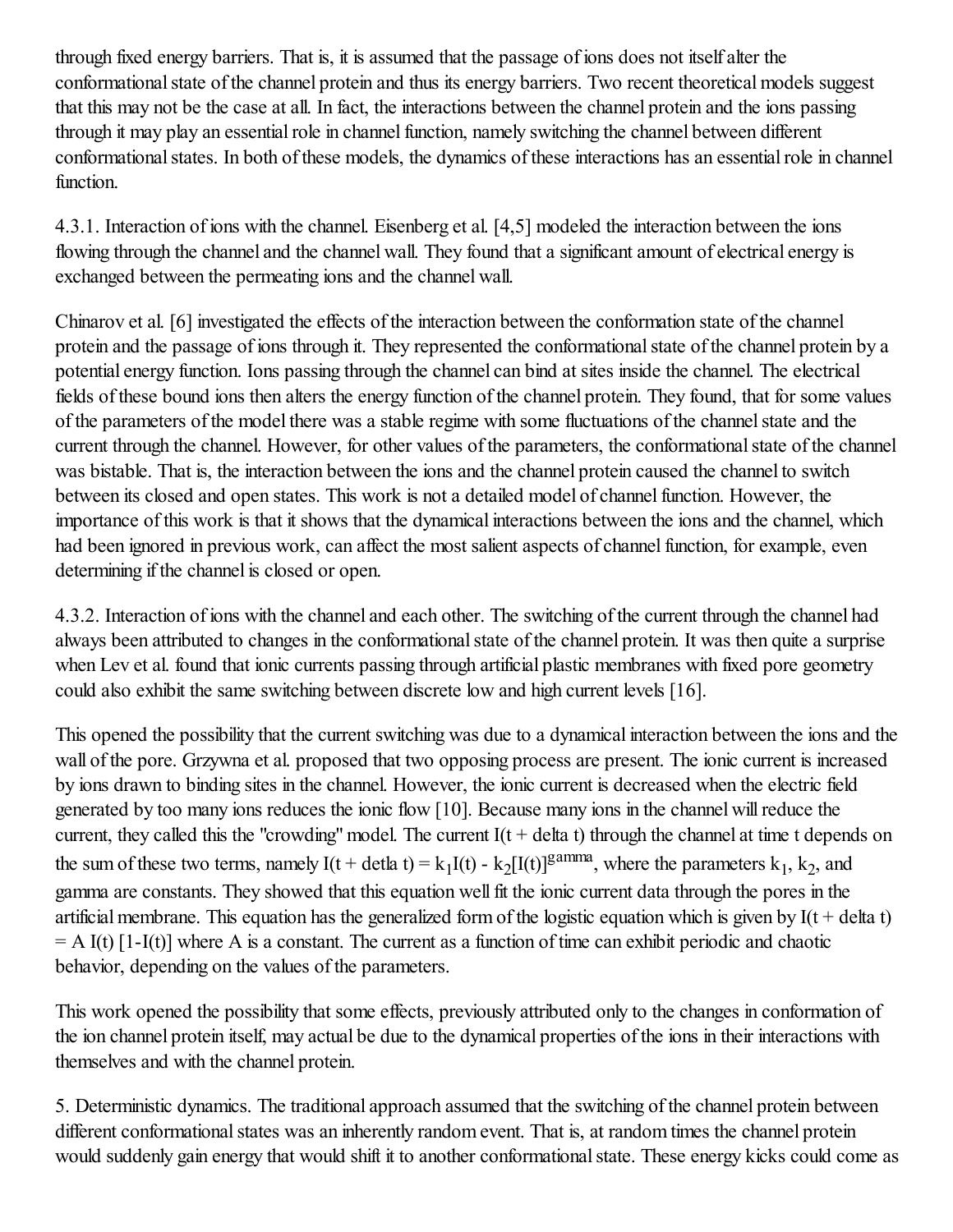thermal fluctuations from the environment or from the binding of a ligand. The changes in channel conformation then depended on these random increments of energy supplied to it.

Here we now consider another approach, and ask whether the deterministic forces within the channel itself may be partially responsible for initiating or completing these conformational changes. These forces consist of the atomic bonds between atoms, electrostatic interactions between charges, and hydrophobic and lipophilic forces between the amino acid residues in the channel protein and the lipids and water surrounding it. Perhaps these forces can drive motions that influence the conformational changes. In this approach the channel protein is more like a miniature mechanical machine, with masses, springs, gears, and levers that perform consistent stereotypical motions when excited in similar ways. The energy to run this machine could be supplied by the ambient heat bath, the voltage gradient across the channel protein, or the chemical energy of the binding of ligands.

This new approach contrasts with the traditional approach where the channel protein is thought of as a purely a passive system relentlessly kicked by random thermal or chemical fluctuations between different conformational states. The basic differences in these two approaches is the role of internalstructure and forces in determining the conformational changes. In the traditional approach the energy differences alone determine the probability of reaching other conformational states. In the deterministic approach the internal structures and forces within the channel protein influence the pathways of conformational change and thus the conformation that the channel protein will attain.

In the traditional approach the probability per second of the switches between different conformational states was determined. However, the exact time of the switch, which was due to a thermal fluctuation or the binding of ligand, was considered an inherently stochastic event that could not be predicted. This assumption was based on the fact that the PDFs of the closed and open durations had the form of PDFs produced by a random timing of switching events. It was also supported by the observation that the times of the switching were not predictable.

However, we now know that not everything that looks random really is random. Deterministic dynamical processes, called chaotic, can produce output so complex that it looks like that produced by stochastic processes [1,18]. In a chaotic dynamical process the variables at the next time step in time can be computed from their previous values. However, since prediction accuracy is lost at every time step, over many time steps the values of the variables are not predictable.

Deterministic chaotic processes can generate the same PDFs as those generated by stochastic processes. They can also generate switches between different conformational states of the channel protein that are not predictable. Previously it had been assumed that these properties could only be generated by stochastic processes. The fact that these experimental properties can also be generated by deterministic processes raises the possibility that the switches between conformational states of the channel may be driven by deterministic molecular forces inside the channel, rather than random thermal events. Thus, deterministic dynamical forces and motions within the channel protein could play a direct role in channel function. A search has now begun to find ways of determining the relative importance of deterministic forces compared to random thermal noise in channel function.

5.1. Deterministic, chaotic dynamics can generate the PDFs of the closed and open durations. The traditional approach assumed that the channel data were produced by stochastic processes. Liebovitch and Tóth [22] explored whether the channel data could be produced by deterministic processes. They formulated a deterministic chaotic model based on an iterated map where the current through the channel at the next time step  $I(n+1)$  is a piecewise linear continuous function of the current through the channel at the present time step  $I(n)$ .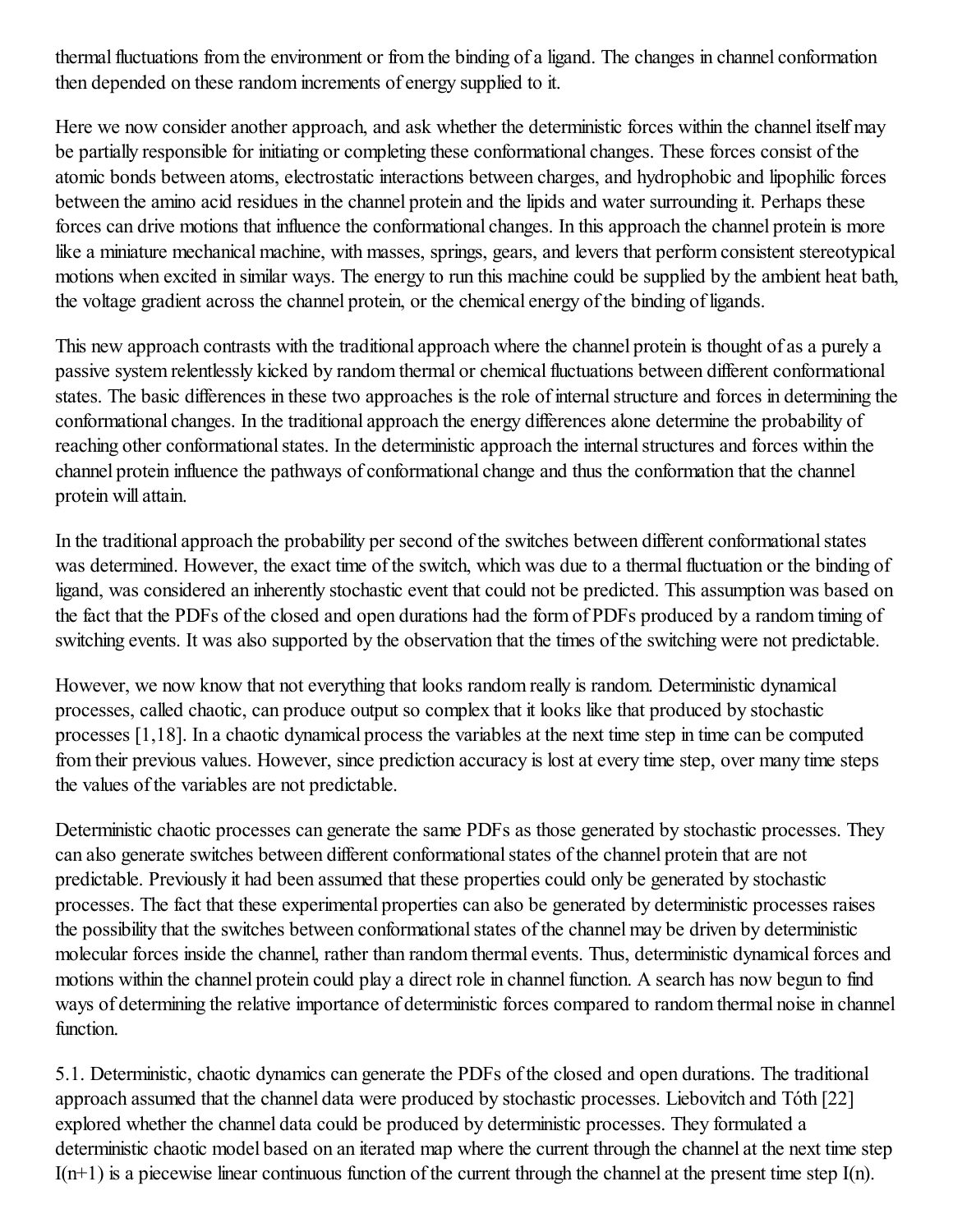The physical interpretation of the mathematical form of this model is that the atomic, electrostatic, and hydrophobic forces in the channel amplify molecular motions until they drive the channel from one conformational state to another. In this model the next state of the channel depends on its present state. There is a "molecular memory" in the internal dynamics of the channel protein. This contrasts with the physical interpretation of the traditional Markov models of kinetic diagrams and energy level models where the channelremains in a state until a thermal fluctuation suddenly comes along and provides (or removes) enough energy for the channel to spontaneously change from one conformational state to another. In these Markov models there is no physical antecedent to the change in state, there is no memory, and the timing of the thermalfluctuation is purely stochastic. As shown in Figure 5, the current output of this deterministic chaotic model switches between closed and open states with the unpredictable timing characteristic of channel data. The chaotic model could qualitatively generate the current records and quantitatiely generate the form of the distribution of open and closed times of the experimental data. The PDFs of the closed and open durations of this deterministic chaotic model are single exponentials, a form that had previous been assumed to be an identifying characteristic of a stochastic model of ion channel function. All of the forms of the PDFs found in the experimental data could be generated by such deterministic chaotic models by adding more linear pieces to the map or making the segments nonlinear. Therefore, the channel data could be produced by either stochastic or deterministic processes.

Fig. 5 Liebovitch and Tóth showed that properties of the channel data which were thought to be characteristic of a stochastic process could also be generated by deterministic dynamics. (Top) In this deterministic chaotic model the current I(n) through the channel protein at step n determines the current  $I(n+1)$  at the next step n+1 through the function shown in the graph. (Middle) This deterministic relationship generates a current that switches between closed and open states with the unpredictable timing. (Bottom) The PDFs of this deterministic chaotic process are straight lines on a semi-logarithmic plots, that is, they have a single exponential form. The same single exponential form is also produced by a stochastic process with constant probability per second to switch between the closed and open states. Thus, exponential PDFs and unpredictable of switching between states can be generated by either deterministic or stochastic processes.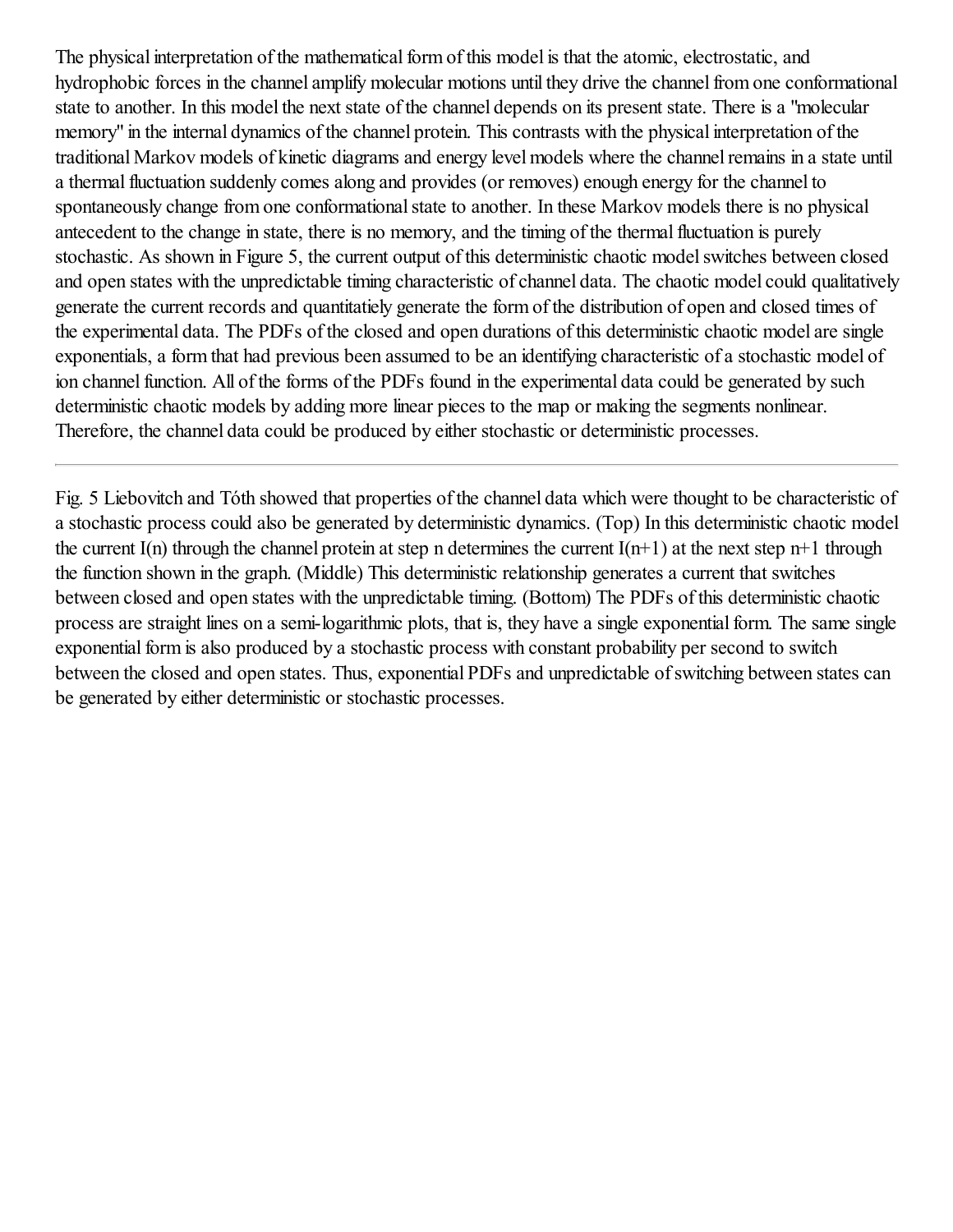

5.2. Relative importance of deterministic forces and stochastic thermal motions. The statistical properties of the channel data had been used to support the idea that the switching of the channel protein between conformational states was a stochastic process. The understanding that these same statistical properties could also be generated by deterministic, chaotic dynamical systems raised the question as to the relative importance of stochastic thermal versus deterministic atomic, electrostatic, and hydrophobic forces in channel function. This question can be addressed by using concepts from nonlinear dynamical systems.

An important property of chaotic systems in their sensitivity to initial conditions [18]. If a the computation of a chaotic system is rerun with only slightly different initial values of the variables, after many time steps the values of the variables will be markedly different between the two runs. Since it is impossible to set the values of the initial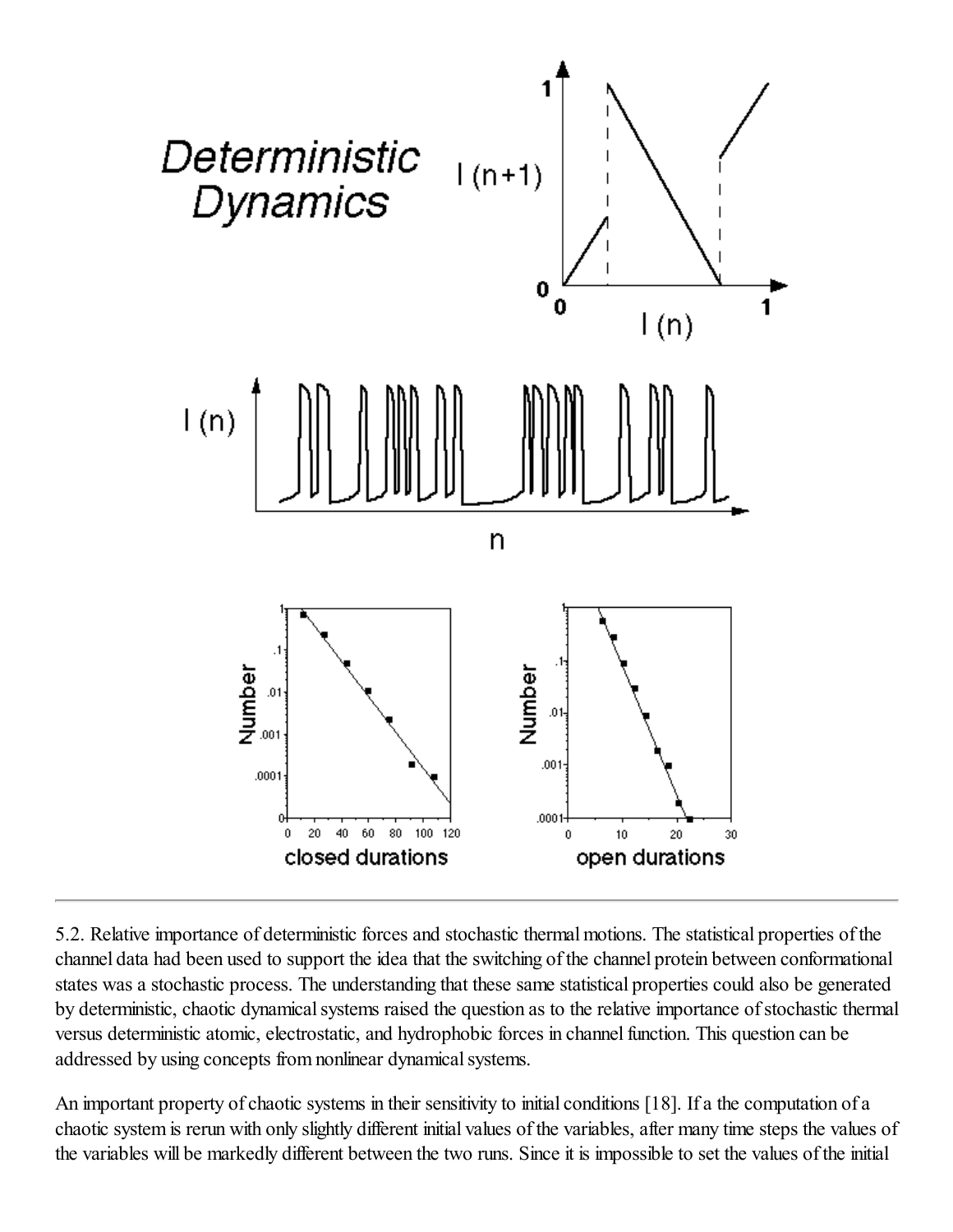conditions to infinite accuracy, this means that for a chaotic system repeated experiments will produce different time series of the values of the variables. This sensitivity to initial conditions is the underlying reason that a deterministic process can generate an unpredictable timing of the switching between different conformational states.

However, a time series from the same system can be transformed into a form called a phase space. The phase space set of each different time series from the same system has the same shape and dimension. The invariant of these systems is the phase space set, called the attractor. These mathematical properties have important practical consequences for the analysis and interpretation of experimental data that is not yet fully appreciated by most scientists. Experimenters have labored to reproduce experimental values in multiple experiments and theoreticians have labored to produce models that match the time series of experimental data. These are inappropriate goals that can never be achieved for a chaotic, dynamical system. What needs to be done is to transform the time series into the phase space and determine if the phase space set is reproducible in the experimental data and matched by the theoretical model.

There is another important characteristic of the phase space set that can be used to determine if the mechanism that generated the time series is stochastic or deterministic [18]. The phase space set can be constructed from the time series of the experimental data. The dimension of the phase space set reveals the number of independent variables needed to generate the time series analyzed. The dimension of the phase space set of a stochastic process is infinite. That is, randomness means that so many processes are going on that we cannot write down the equations and variables for them all. The phase space set of a deterministic, chaotic process is low dimensional. Thus, in principle, the dimension of the phase space set constructed from the time series of the experimental data will reveal whether the process that generated the data is stochastic or deterministic. In practice, there are mathematical and computational difficulties in constructing the phase space and determining its dimension. These difficulties have to do with the large amount of data needed by these methods and how the parameters of the methods (such as the time lag used in the embedding) affect the results. Hence, these methods have not yet been to determine the relative contributions of stochastic and deterministic processes in channel function [18,22].

5.3. Dynamical patterns as long lived states. The traditional models assumed that long lived channel states correspond to stable states associated with local energy minima. However, another deterministic chaotic model, based on continuous differential equations, suggested that a different type of long lived channel state could also exist [19]. These were dynamical resonances. That is, the continuous dynamics of the channel protein produced states of the channel protein with almost constant current levels. These could be low or high levels of current. There were also intermediate levels of the current similar to the subconductance states found in the channel data. Nonlinear dynamical systems can behave in one manner for a long time and then switch between different types of long lived behaviors. None of the behaviors are stable in the traditionalsense that they correspond to stable local energy minima. Rather, the dynamics of each behavior reinforces itself for a while, but also eventually drives the system into a different behavior. For example, in the Lorenz model of the motion of air in the atmosphere, convective rolls of air rotate and switch between rotating in the clockwise and counterclockwise directions. It is not the case that there are stable clockwise and counterclockwise states and the air switches between them. Rather, each state is inherently unstable. The dynamics of rotation in one direction is self-reinforcing for a short term and unstable in the long term. (Technically, the Lorenz system consists ofsaddle points in the phase space. The trajectory, the time trace of the values of the variables, is drawn towards these points, which are attracting in 2 directions, but once close to the critical point the trajectories are repelled along the third direction.)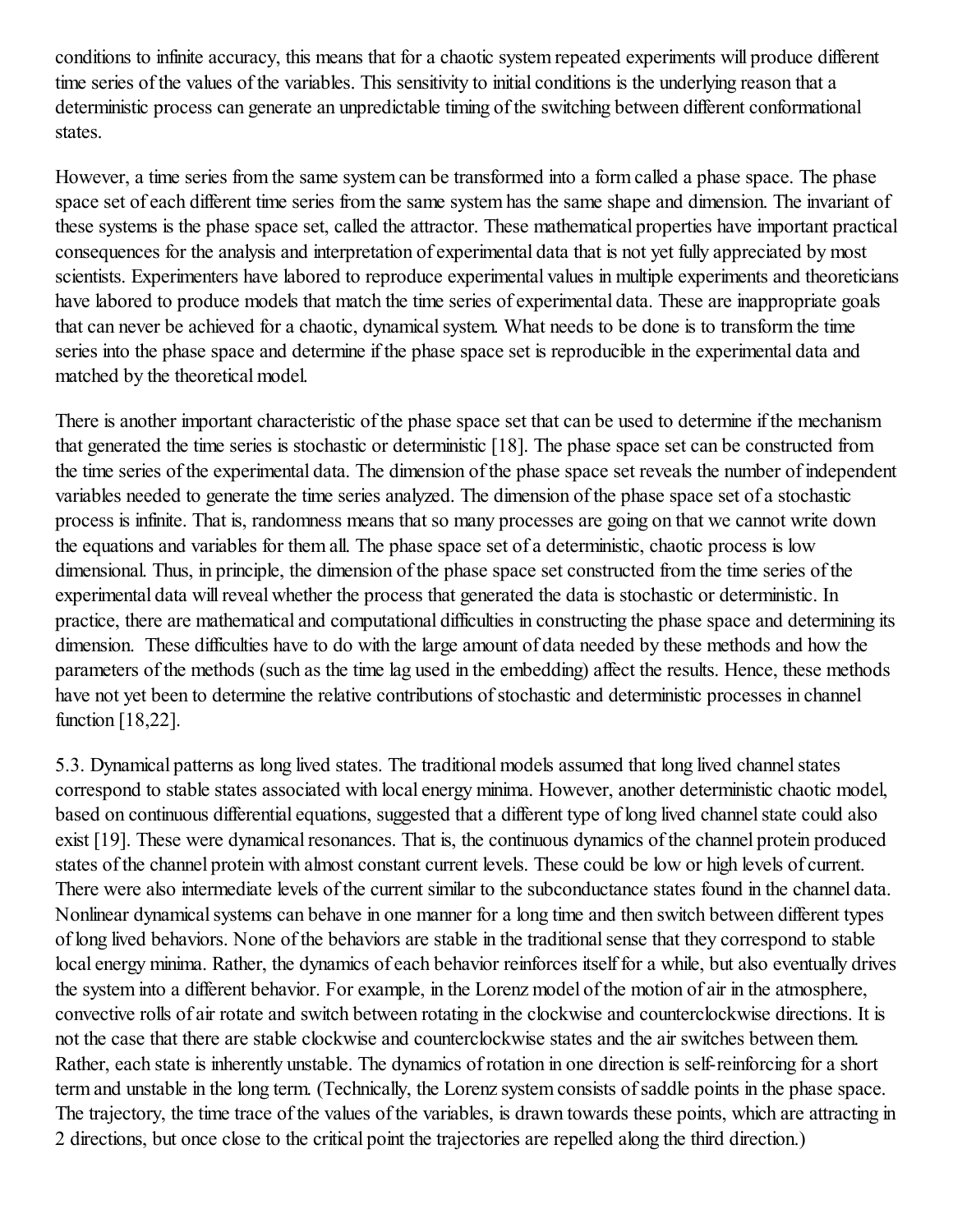This dynamical model suggested an alternative to the traditional concept that channel proteins switch between long lived stable conformation states corresponding to energy minima. It raised the possibility that long lived states may represent long lived dynamical patterns and that the dynamics of being in a pattern itself, rather than an external perturbation, switches the channel protein to another pattern.

6. Molecular memory. Dynamical, continuous changes of conformationalstate would also imply that there is long term "memory" in channel behavior. That is, in such a dynamical system the past history of the conformational states of the channel would play a direct role in determining its future conformational states. The Markov processes used to represent the kinetic diagrams and the energy level models assumed that no such long term memory was present. In those traditional models the functionality of a channel, for example its response to an applied voltage or its receptivity to bind a ligand, is entirely determined by its present state. On the other hand, new experimental results now imply that ion channels do have such long term memory. This means that the functionality of a channel depends not only on its present state, but the history of its previous states as well. That is, such states are time dependent and cannot be fully characterized as a unique, static state.

New theoretical models show that this long term memory may form a link between molecular ion channel kinetics at the microscopic scale and the transmission and processing of information in the spike trains in neurons at the macroscopic scale.

6.1. Non-Markovian behavior. In the traditional kinetic diagrams and energy level models, Markov processes are used to model the switching between conformational states. In a Markov process, the probability per second to switch states depends only on the present state of the channel. The channel data must satisfy two requirements for this assumption to be valid: 1) the conditional probability for the channel to be in state  $i$  at time  $t_i$  must depend only on the state j of the channel at time  $t_j$  and not depend on the state k of the channel at time  $t_k$  earlier than  $t_j$ , and 2) the probability of the channel to switch from state i to state j, must depend exclusively on the sum of all the probabilities of going from state i to state m, and then from state m to state j, which is called the Smoluchowski-Chapman-Kolorogorov relationship. Analysis of the data from some channels was consistent with the first requirement [25]. It was also found that for some channels the time constants of the exponential terms used to fit the PDFs were the same as those of the conditional probabilities, which is a partial test of the second requirement [9,25]. However, recently, Fulinksi et al. [8] found that both these requirements were not satisfied by the data from some channels. They showed that: 1) the conditional probabilities, over brief times (10 ms) varied with the time spent in a state and 2) the deviations from the Smoluchowski-Chapman-Kolorogorov relationship were more than one order of magnitude higher than those for a test model based on a Markov process. This means that dynamical, time dependent processes, which cannot be described by Markov processes, are present in channel function. The fact that the channel data do not have the properties assumed by the traditional kinetic diagrams and energy level models means that those models may not be able to help us fully understand channel function. We will need new approaches that better describe the dynamical properties of channel proteins in order to more fully understand channel function.

6.2. Molecular memory in inactivation. The conductance ofsome channels change when they are activated by a voltage pulse. However, some time must pass before the channel willrespond similarly to another activating voltage pulse. During this time the channel is said to be "inactivated." Typically, the degree of inactivation is proportional to  $exp(-tT_i)$ , where t is the time since the end of the activating pulse and  $T_i$  is the inactivation time constant. In the 1950's Hodgkin and Huxley developed a model of channel function to summarize the voltage sensitive and time dependent conductances of channel experiments [12]. First a "conditioning" pulse of voltage was used to activate the channel. Then, after a delay, a test pulse was used to determine the degree of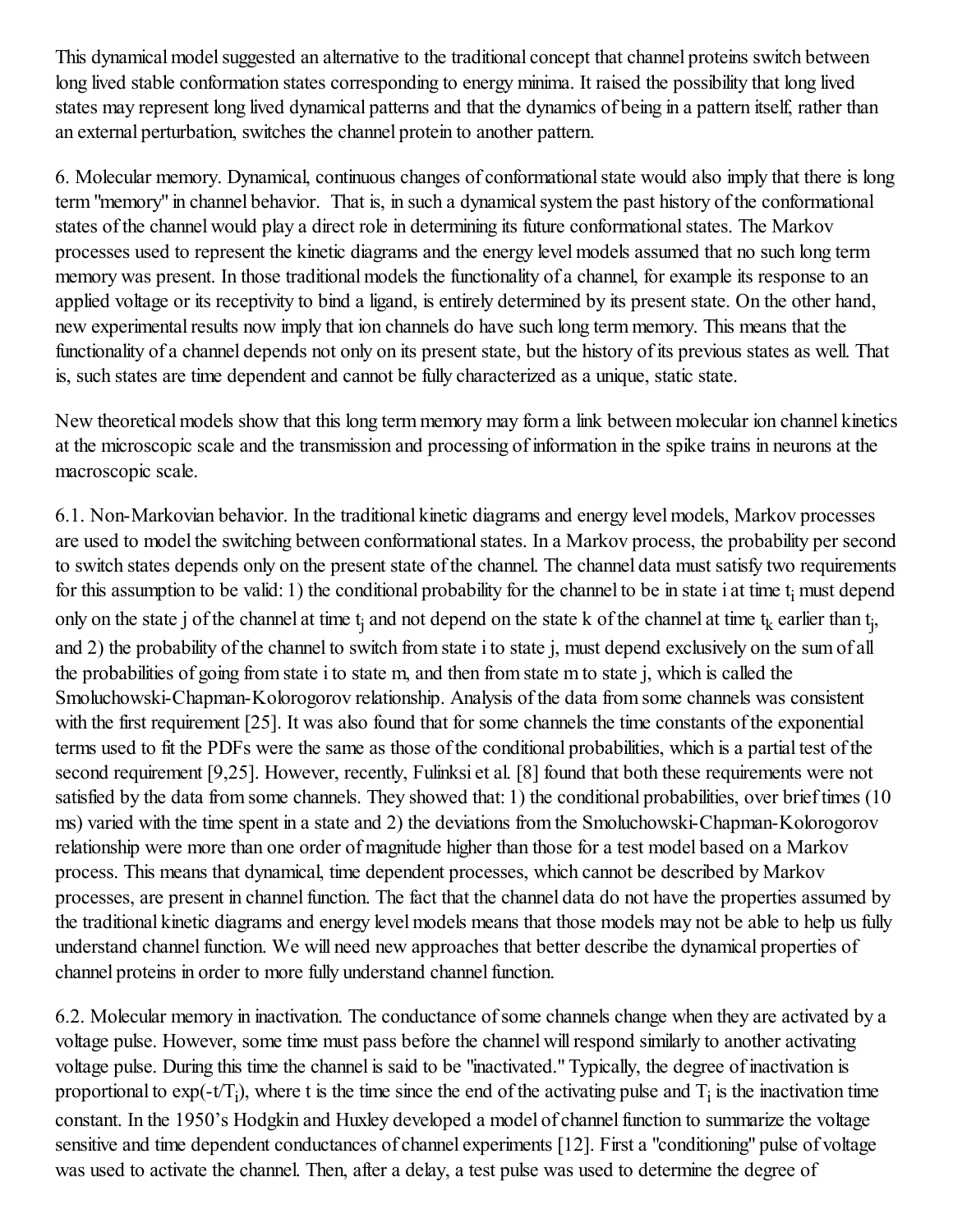inactivation. It's surprising (and a bit sobering) that in 40 years of extensive subsequent repetitions and variations of this protocol there were no systematic experimental studies of how the channel properties depend on broad variations in the duration of the conditioning pulse.

Recently, Toib et al. [32] used the patch clamp technique to measure the response of channels to a conditioning pulse over a large range of durations, from  $1 - 100s$ . They found that the inactivation time constant  $T_i$  depended on the conditioning time  $T_c$ , namely,  $T_i$  was proportional to  $T_c^d$ . Such a power law relationship is typical of a fractal scaling [18]. These experiments clearly demonstrated that there is a continuous change in the state of the channel during the conditioning pulse that is later reflected in the time that it takes the channel to escape from its inactivated state. They showed that this dynamical memory was present when the patch was removed from the cell. This indicates that the memory is present in the channel protein, rather than a regulatory biochemical network in the cell. That is, the channel protein itself has a "molecular memory" of past voltage events over time scales of minutes. The scaling exponent d was different for sodium and potassium channels. They also found that changes in the scaling exponent in mutant muscle sodium channels could explain the paradoxical symptoms of hyperkalemic periodic paralysis [24].

Previous studies of the PDFs of closed and open time durations indirectly suggested that there are continuous changes of state in channel proteins [17,20]. These inactivation studies were the first direct experimental demonstration of continuous dynamical changes in state in channel proteins.

Ion channel proteins generate action potentials in nerve cells in response to voltage and chemical stimuli. The demonstration of the molecular memory in these studies implies that the history of previous action potentials determines the state of ion channels. The state of the channels will then determine if an action potential is generated in response to a particular stimulus. In this way, the information content in the spike train of action potentials is modulated by the molecular kinetic properties of channel proteins. Thus, there is a direct link between the closing and opening channel kinetics and the information content in the timing of action potentials.

6.3 Effects of molecular memory on the Hodgkin-Huxley model. The traditional kinetic diagrams and energy level models were based on the assumption that the probability for a channel protein to switch states depends only on the present state, but not on how long the channel protein has already remained in that state. However, previous studies had shown that the PDFs of the closed and open durations implied that the longer a channel protein remains in a state, the less the probability per second that it will exit that state [20,21]. These studies found that the typical relationship had a power law fractal scaling form where the probability per second to exit a state  $k(t)$  was proportional to  $t^{1-d}$ , where t is the time that the channel has been in a state and  $d > 1$  is the fractal dimension.

Long term, power law correlations, with fractal scalings, had been found in the timing of the action potentials in the auditory and visual systems [30,31]. Lowen et al. [23] explored whether the fractal scaling of the ion channel kinetics could be one of the mechanisms responsible for these fractal correlations in the action potentials in the spike trains. They modified the Hodgkin-Huxley equations by adding a molecular memory with a power law fractal form. When there was a constant current leak across the cell membrane, the traditional Hodgkin-Huxley equations generated action potentials without long term fractal correlations. However, when the molecular memory was present, a substantial number of ion channels remained in the same state for long times and thus played a direct role over long time scales. Thus, the modified Hodgkin-Huxley equations, with a constant current leak, generated action potentials with long term fractal correlations. This demonstrated that molecular memory of a fractal form is sufficient to generate fractal correlations in the timing of the action potentials.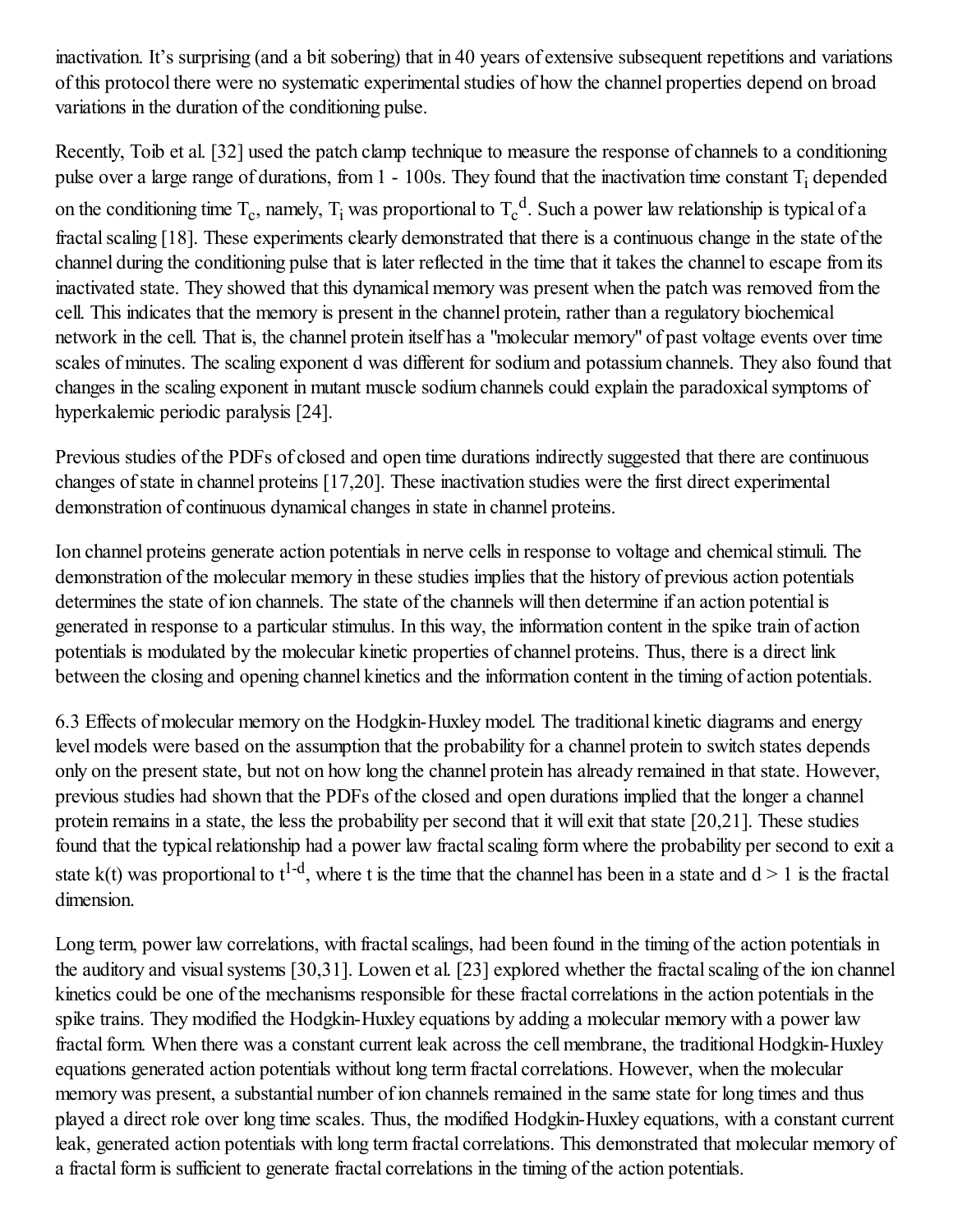If the molecular properties of channel proteins determine the timing of action potentials, it raises some interesting speculations. First, memories could be stored in molecules. That is, different memories could be encoded by using ion channel proteins with different molecular properties. Second, by substituting different channels into the membrane, the nerve cell could change the algorithm that it is using to process information.

The experimental studies of channel inactivation described in the previous section and the theoretical studies described in this section both illustrate how structure and function at one level of organization is manifest in the structure and function at a higher and larger level of organization. A proper appreciation of the dynamical properties, namely the molecular memory, makes it possible to understand how the molecular kinetics of ion channels is linked to the timing of action potentials which processes and transmits information along nerves.

7. Computation of the relative importance of deterministic forces vs. stochastic thermalfluctuations. It has now been demonstrated that deterministic chaotic process can generate properties of the channel data that had previously been thought to be generated by stochastic processes. This raises the question as to the relative importance of the deterministic atomic, electrostatic, and hydrophobic forces versus random thermal fluctuations in channel function. In principle, nonlinear analysis, such as phase space plots, can determine the relative contributions of deterministic and stochastic processes in the experimental data. However, this has not yet succeeded due to technical limitations in these methods. In this section we present some elementary calculations to identify the regimes where dynamical deterministic forces will play an important role in the motions of the channel protein and its interaction with the ions passing through it.

7.1. Time scale of deterministic motions. A protein interacts with the ambient environment and by the exchange of heat these thermalfluctuations add and remove energy in a stochastic way from the protein. The energy of these fluctuations is of the order of  $k_BT$ , where  $k_B = 1.4 \times 10^{-23}$  J/<sup>o</sup>K is the Boltzmann constant and T the absolute temperature. Deterministic forces will dominate these stochastic thermal effects when the energy provided from the deterministic forces exceeds that of the thermal energy. We consider here the 2-D vibration of one amino acid residue and the rotation of one helix in the channel protein. The motion of these pieces will be controlled by deterministic forces when their kinetic energy exceeds their thermal energy. There will be a critical frequency where the energy from the deterministic forces and stochastic thermalfluctuations are equal. This critical frequency will correspond to a critical time scale. The thermal fluctuations have only enough energy to move these pieces at the critical time scale or slower than the critical time scale. Motions faster than the critical time scale must therefore be dominated by deterministic forces.

First, we consider the motion of an individual amino acid residue oscillating in a 2-D plane off the axis of its amino bonds to the channel protein. We treat its motion as that of a simple harmonic oscillator and therefore can equate its kinetic energy, (1/2) m  $\omega^2 A^2$ , with the thermal energy, 2 k<sub>B</sub> T, for such a system:

 $(7.1)$  (1/2) m  $\omega^2$  A<sup>2</sup> = 2 k<sub>B</sub> T

where m is the mass of the amino acid residue,  $\omega$  is the vibrational frequency, and A the amplitude of the oscillations. Solving for  $\omega$  we find that

$$
(7.2) \omega = [(4 \text{ k}_{\text{B}} \text{ T}) / (m \text{ A}^2)]^{1/2}
$$

For m = 150 daltons,  $T = 300 \text{ °K}$ , and  $A = 1 \text{ Å}$ , we estimate the critical time scale as

.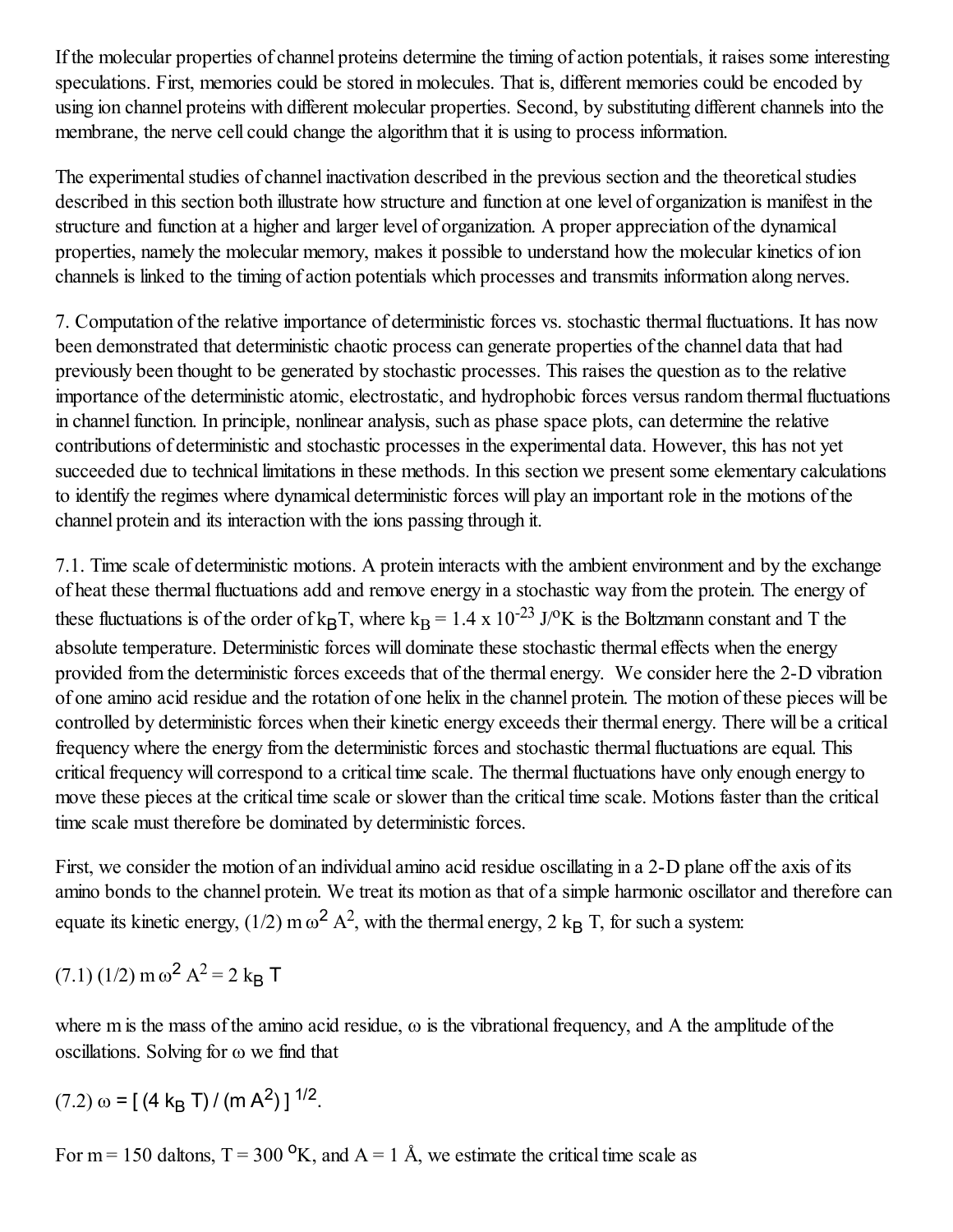$(7.3)$  (1/ $\omega$ ) approximately 4 x 10<sup>-13</sup> s.

At times faster than this critical time, the motions of an amino acid residue will be controlled by deterministic forces rather than thermal motions. This time scale is much less than the  $10^{-4}$  s resolution of the patch clamp technique.

Second, we consider the rotation of one helix consisting of 20 amino acid residues of a channel protein. In this case, since we are considering twisting motions, we equate its rotational kinetic energy with the thermal energy for such a system:

 $(7.4)$   $(1/2)$  k<sub>B</sub> T =  $(1/2)$   $\Gamma$ <sup>2</sup>

where I is the rotational inertia and and  $\Omega$  is the rotational frequency. For simplicity, we assume that  $I = MR^2$ , where the mass of the helix  $M = 20$  m is uniformed distributed on the surface of a cylinder of  $R = 10$  Å. Solving for  $\Omega$  we find that

 $(7.5) \Omega = [(k_B T)/1]$ <sup>1/2</sup>

and the critical time scale is

 $(7.6)$  (1/ $\Omega$ ) approximately 3 x 10<sup>-11</sup> s

At times faster than this critical time, the motions of an amino acid residue will be controlled by deterministic forces rather than thermal motions. This time scale is also much less than the  $10^{-4}$  s resolution of the patch clamp technique.

Thus, it appears that the time scale of the deterministic motions in the channel protein is much faster than the resolution of the patch clamp technique. Hence, deterministic transitions between conformational states cannot be resolved by the patch clamp technique. However other physical measurements with better time resolution could be used to determine the time scales of motions in channel proteins. These methods include optical absorption, nuclear magnetic resonance techniques, and fast circular dichroism.

7.2. Electrostatic interaction between the channel protein and ions passing through it. The traditional models computed the passage of ions through a set of fixed energy barriers determined by the conformational state of the channel protein. It was assumed that the ions do not significantly alter the conformationalstate of the channel protein. Here we compare the energy from thermal fluctuations with the energy of the electrostatic interaction between ions and the channel protein.

First, we consider the electrostatic interaction of an ion moving through the channel with a charge in a the channel protein. The energy  $E_i$  iof the electrostatic interaction between two electrical point charges  $q_1$  and  $q_2$  is given by:

$$
(7.7) E_i = (q_1 q_2) / (4 \pi \epsilon_0 d)
$$

where  $q_1$  and  $q_2$  are the charges, d is the distance between them, and  $\varepsilon_0$  is the permittivity constant. For  $q_1 = q_2$ = 1.6 x 10<sup>-19</sup> C, d = 10 Å, and  $\varepsilon_0$  = 8.9 x 10<sup>-12</sup> C<sup>2</sup>/nt-m<sup>2</sup>, we find that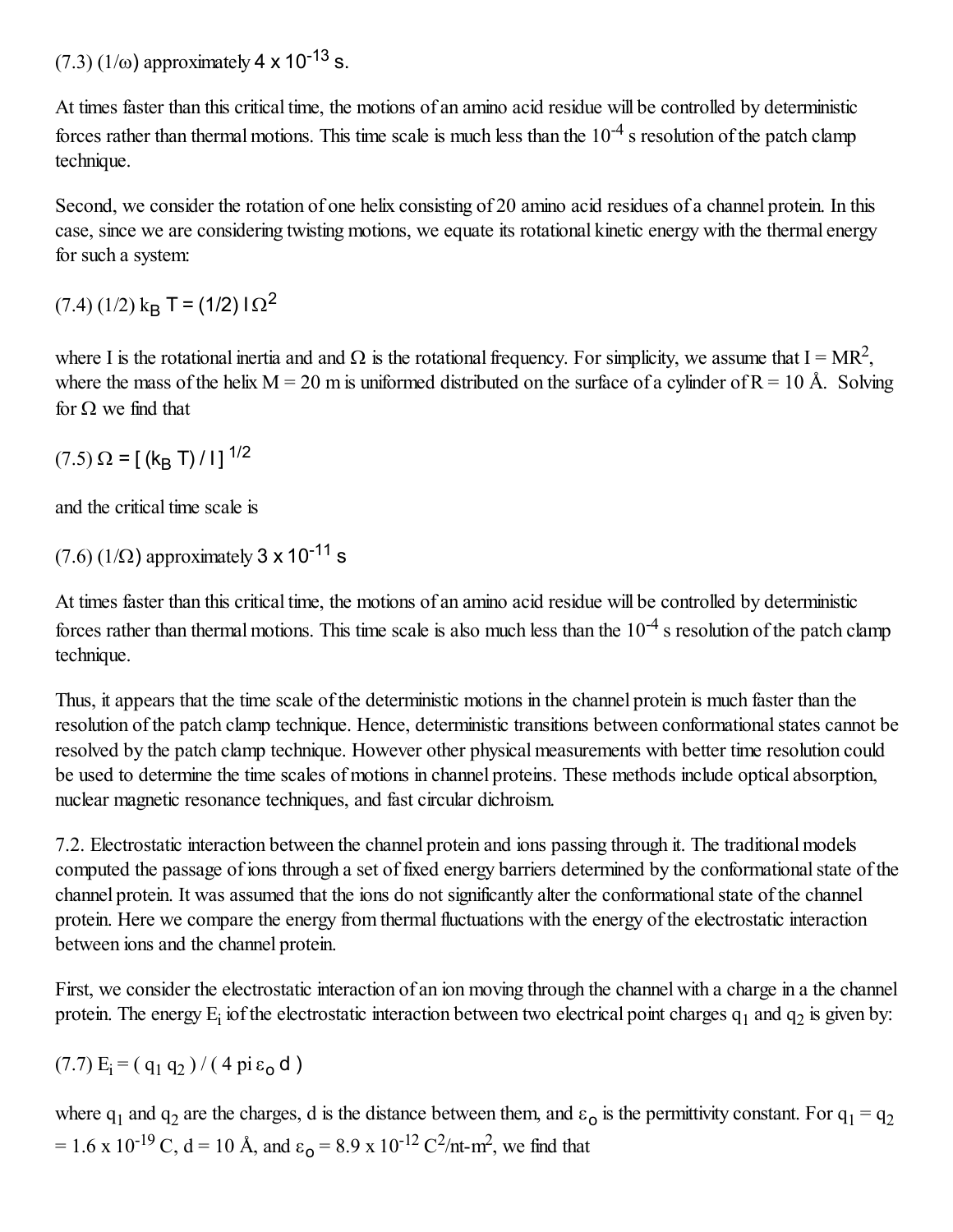$(7.8)$  ( $E_i / k_B T$ ) approximately 55.

Thus, the electrostatic interaction between the ions and the channel protein provides much more energy into the channel than the energy from thermal fluctuations.

Second, we consider the electrostatic interaction of an ion moving through the channel with a dipole in the structure of the channel protein. The energy of the electrostatic interaction  $E_d$  at a distance d from a dipole of electrical charges  $q_1$  and  $q_2$  is given by:

$$
(7.9) Ed = ( q1 q2 a cos  $\theta$ ) / (4  $\_$   $\epsilon$ <sub>o</sub> d<sup>2</sup> )
$$

where a is the distance between the two charges of the dipole and  $\theta$  is the angle between the direction of the dipole and the direction of the ion. This formula is accurate when  $d / (a \sin \theta) > 5$ . The result depends on the angle  $\theta$ , for a = 1 Å, then

 $(7.10) | (E_d / k_B T) | \le 6.$ 

The electrostatic interaction, as expected, is weaker between the ion and the dipole in the channel compared to the ion and the charge in the channel. Nonetheless, even this dipole interaction can provide considerable more energy into the channel than the energy from thermal fluctuations.

These order of magnitude estimates have assumed that the dielectric constants is unity. More realisitic estimates of the dielectric constant may reduce these  $E/k_BT$  rations by an order of magnitude. Nonetheless, for both cases we still find that the electrostatic interaction between the ions and the channel protein can provide significant energy into the channel compared to the energy from thermal fluctuations. This suggests that the interaction between the channel protein and the ions passing through it could be important in changing the conformational state of the protein, as was suggested by the model of Chinarov et al. [6] described in section 4.3.1.

7.3. Energy dissipation. The traditional energy level models assumed that the channel protein is in local thermodynamic equilibrium (LTE). This assumption means that there is a direct balance of the energy in the thermal fluctuations from the environment to the channel protein and from the channel protein to the environment. A system can be in a steady state but not in LTE. For example, the earth receives energy from the sun at  $T =$ 6,000 <sup>o</sup>K and then radiates it back into space at  $T = 300$  <sup>o</sup>K. The energy the earth receives is equal to the energy that it radiates, so that it is in a steady state, but it is far from LTE. Typically, the energy flow through such steady state systems that are far from LTE generates patterns of structure in space and time. In the case of the earth, the free energy passing through the earth has driven dissipative chemical and information processes that are origin of all living things on the earth.

Channel proteins are located in the large voltage and chemical gradients across the cell membrane. These gradients represent an energy source that is much larger than the thermal fluctuations. If channel proteins dissipate this energy, then they would be in a steady state but not in LTE. The flow of energy through the channel could then generate dynamical patterns that could play an important role in channel function.

It is not clear how to determine if channel proteins are in LTE. For channels that have a cyclic kinetic diagram LTE corresponds to the chemical principle of detailed balance. In that case, the product of the kinetic rate constants clockwise around the cycle should equal the product of the kinetic rate constants counter-clockwise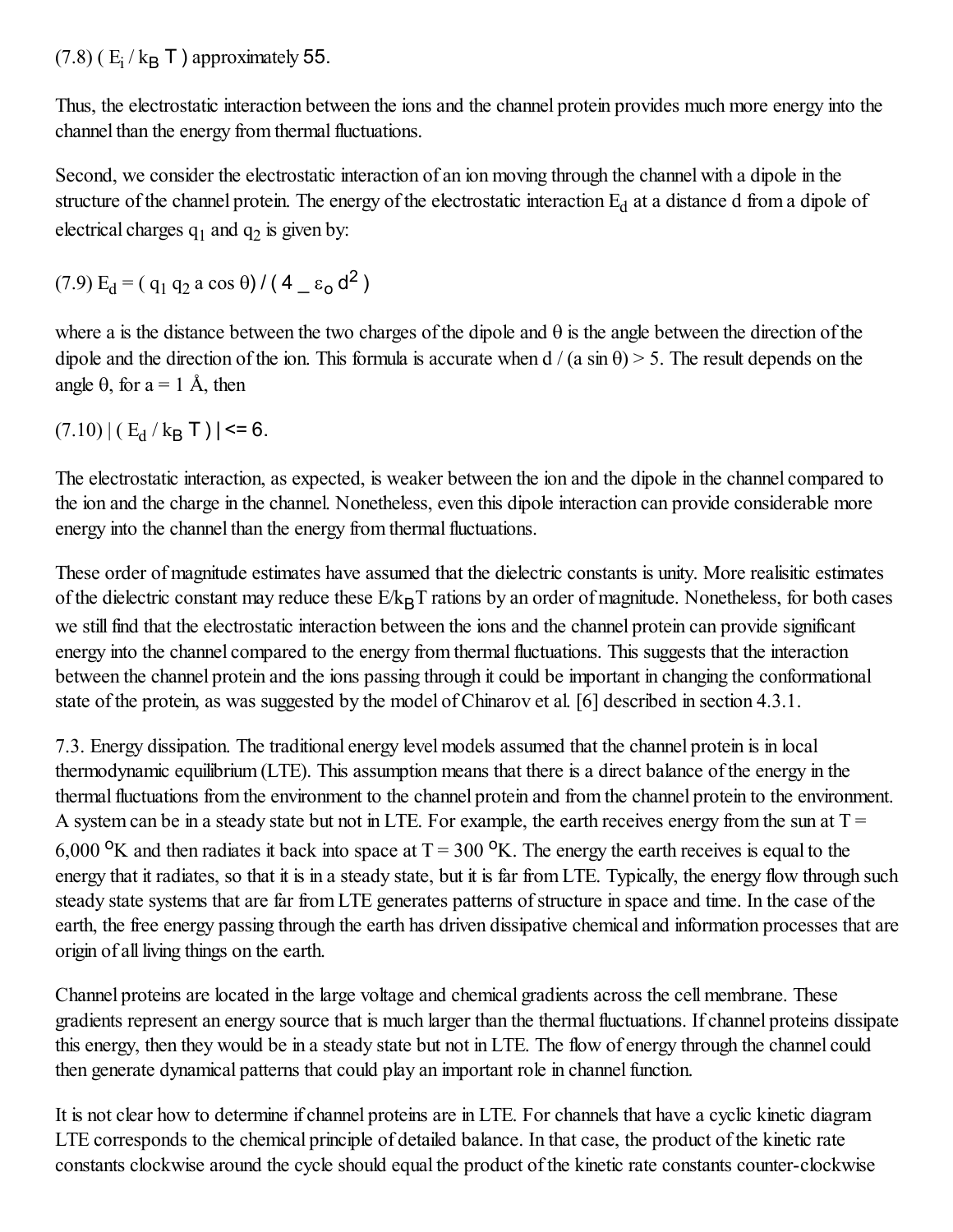around the cycle. If these products are not equal, it means that the channel is absorbing energy and is not in LTE. One study found that these products were equal and one study found that they were not equal [25,26,29].

It is not clear what are the possible mechanisms of energy dissipation in channel proteins. Channel proteins have electrical charges. The molecular motions in the channel protein mean that these charges are always changing direction and velocity, that is, they are accelerating. Since accelerated charges radiate energy, this is one possible mechanism by which proteins can dissipate energy. Here we estimate the amount of that dissipation.

We consider the amount of energy radiated during one cycle of the motion of an amino acid residue in the channel protein. The energy radiated  $E_r$  in one cycle by charge q rotating at angular frequency  $\omega$  with amplitude A is given by

 $(7.11) E_r = (q^2 \omega^3 A^2) / (6 \varepsilon_0 c^3)$ 

where the speed of light  $c = 3 \times 10^8$  m/s. For one electrical charge  $q = 1.6 \times 10^{-19}$  C, the angular frequency of thermal motion  $\omega = 3 \times 10^{12} \text{ s}^{-1}$ , and amplitude A = 1 Å, we find that

(7.12) ( $E_r / k_B T$ ) approximately 10<sup>-15</sup>.

Thus, the amount of energy radiated is very small compared to the thermal fluctuations. The amino acid residue will complete approximately  $10^5$  cycles during the time it takes for an ion to pass through the channel. Even the energy radiated during that time will be still be much less than that available from the thermal fluctuations. Hence, the amount of energy dissipated by the channel protein through radiation is very small. However, note that there can be very important changes in the behavior of some physical systems when the energy dissipated changes from none to an infinitesimally small amount. In such systems, the infinitesimal dissipation breaks an inherent symmetry leading to the formation of important new patterns.

8. Conclusions. The traditional models such as kinetic diagrams and energy level models shown in Figures 2 , 3, and 4 treated ion channel proteins as if they were static structures with non-interacting pieces. We have shown here that the dynamical time dependent properties and the interactions within the channel protein and between the channel protein and the ions passing through it may play an essentialrole in the switching of the channel protein between states that are closed and open to the flow of ions and thus in channel function. These dynamical properties are illustrated symbolically in Figure 6.

Fig. 6 The traditional models such as kinetic diagrams and energy level models shown in Figures 2, 3, and 4 treated ion channel proteins as if they were static structures with non-interacting pieces. The point of this paper is that dynamical properties play an important role in channel protein function. These properties include continuous internal motions and continuous changes of state, the interactions of the ions with themselves and with the channel protein, deterministic forces, and time dependent molecular memory.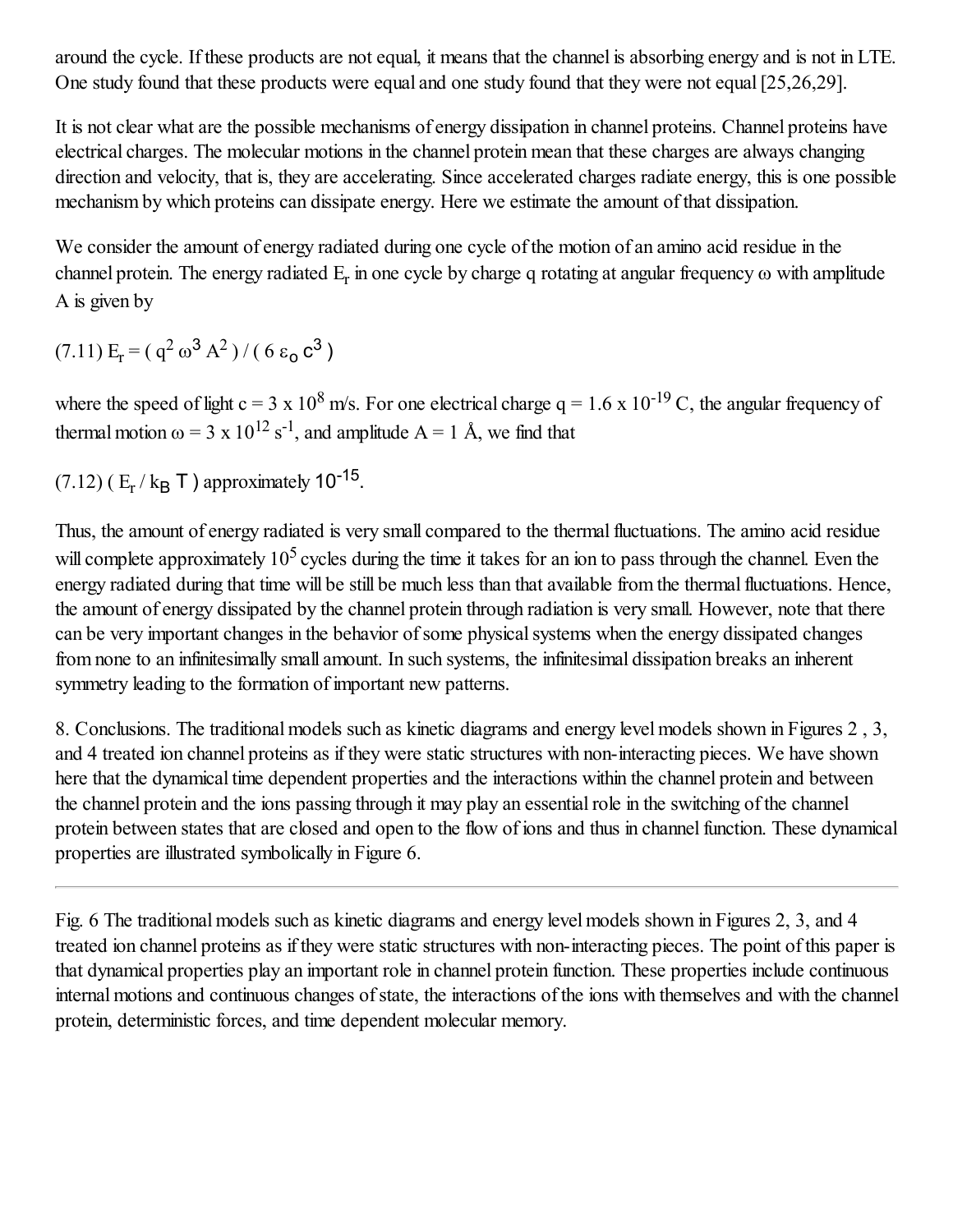# Dynamics



9. Summary. The take home lesson of this paper is that dynamical properties may play an important role in channel protein function. These properties include continuous internal motions and continuous changes ofstate, the interactions of the ions with themselves and with the channel protein, deterministic forces, and time dependent molecular memory. These dynamical properties may be important in how the channel protein functions and how the molecular properties of channels at the microscopic level manifest themselves at the macroscopic level. These dynamical properties cannot be properly characterized by the traditional kinetic diagrams and energy level models that have been used to analyzed experimental data and model ion channel proteins. We may need to develop new approaches that take these dynamical properties into account in order to achieve a true understanding of channel function.

It is ironic that these traditional molecular models, and indeed many other present approaches in molecular biology, ignored the dynamics of time and the interactions between many elements with each other. It is as if to simplify our experiments and our thinking about them we want to dissect the living things that we study into tiny pieces and lay the cold, dead, non-interacting, non-changing pieces on our table so that we can then scrutinize them slowly and individually. We must remember that biology is not the study of dead things. Biology is the study of living things. Living things move and their pieces interact strongly with each other and with the world around them.

#### REFERENCES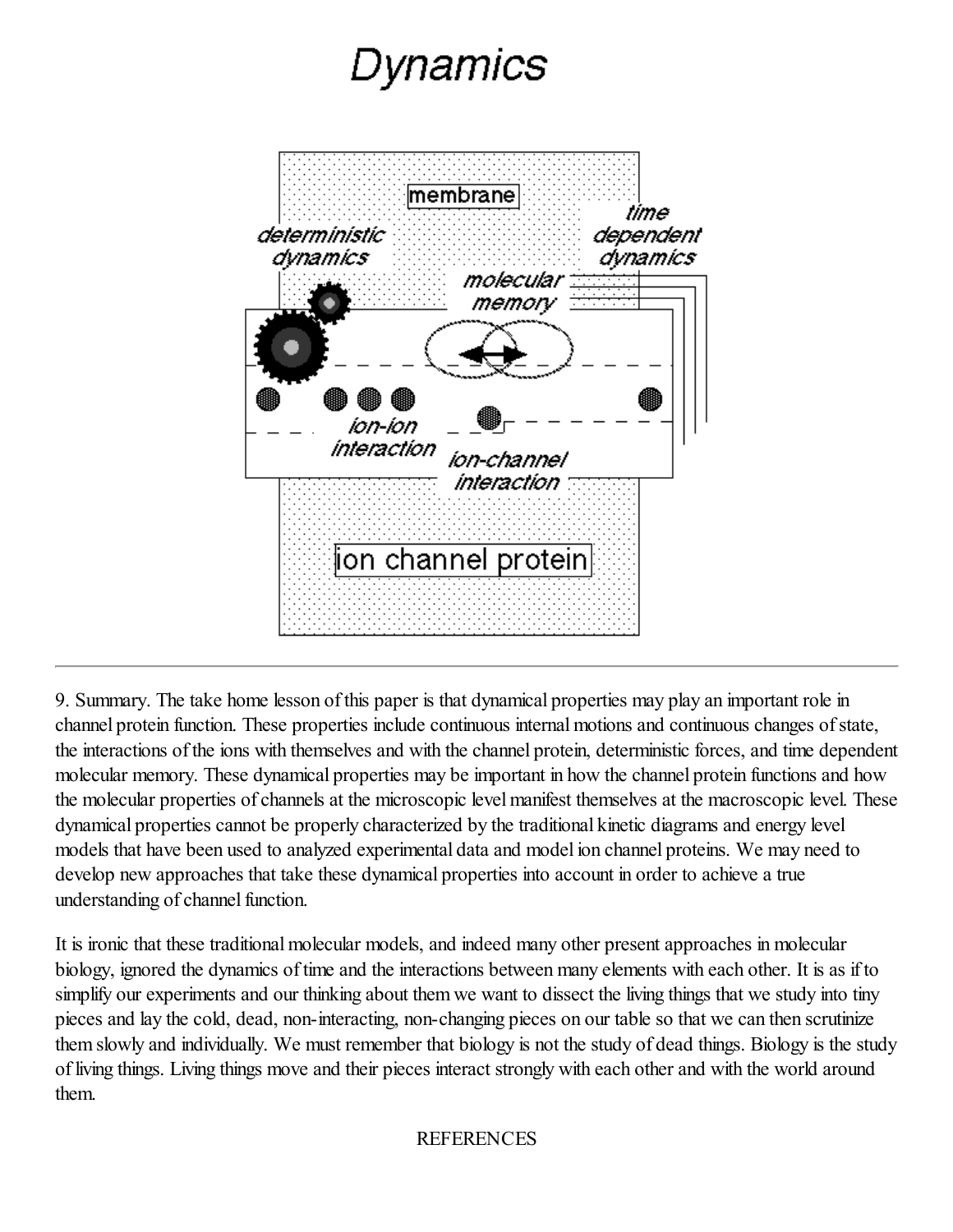[1] J. B. Bassingthwaighte, L. S. Liebovitch, and B. J. West, *Fractal Physiology,* Oxford University Press, New York, NY, 1994.

[2] R. J. Bauer, B. F. Bowman, and J. L. Kenyon, *Theory of the kinetic analysis of patch-clamp data,* Biophys. J. 52 (1987), pp. 961-978.

[3] A. L. Blatz and K. L. Magleby, *Quatitative description of three modes of activity of fast chloride channels from rat skeletal muscle,* J. Physiol. (Lond.) 378 (1986), pp. 141-174.

[4] D. P. Chen, V. Barcilon, and R. S. Eisenberg, *Constant fields and constant gradients in open ionic channels,* Biophys. J. 61 (1992), pp. 1372-1393.

[5] D. P. Chen, R. S. Eisenberg, J. W. Jerome, and C.-W. Shu, *Hydrodynamic model of temperature change in open ionic channels,* Biophys. J. 69 (1995), pp. 2304-2322.

[6] V. A. Chinarov, Y. B. Gaididei, V. N. Kharkyanen, and S. P. Sit'ko, *Ion pores in biological membranes as self-organized bistable systems,* Phys. Rev. A 46 (1992), pp. 5232-5241.

[7] D. R. Fredkin, M. Montal, and J. A. Rice, *Identification of aggregated Markovian models: application to the nicotinic acetylcholine receptor*, in Proceedings of the Berkeley Conference in Honor of Jerzy Neyman and Jack Kiefer, L. M. Le Cam and R. A. Olsehn (eds.), (1985), pp. 269-289.

[8] A. Fulinski, Z. Grsywna, I. Mellor, Z. Siwy, and P. N. R. Usherwood, *Non-Markovian character of ionic current fluctuations in membrane channels,* Phys. Rev. E 58 (1998), pp. 919-924.

[9] A. J. Gibb and D. Colquhoun, *Activation of N-methyl-D-asparate receptors by L-glutamate in cells dissociated from adult rate hippocampus,* J. Physiol. (Lond.) 456 (1992), pp. 143-179.

[10] Z. J. Grzywna, L. S. Liebovitch, and Z. Siwy, *A dual mode mechanism of conductance through fine porous membranes,* J. Membrane Sci. 145 (1998), pp. 253-263.

[11] B. Hille, *Ionic Channels of Excitable Membranes 2nd Ed.,* Sinauer Assoc., Sunderland, MA, 1992.

[12] A. L. Hodgkin and A. F. Huxley, *A quantitative description of membrane current and its application to conduction and excitation in nerve,* J. Physiol. (Lond.) 117 (1952), pp. 500-544.

[13] M. Karplus and J. A. McCammon, *Dynamics of proteins: elements and function,* Ann. Rev. Biochem. 52 (1983), pp. 263-300.

[14] P. Kienker, *Equivalence of aggregated Markov models of ion-channel gating,* Proc. R. Soc. Lond. (Biol.) 236 (1989) , pp. 269-309.

[15] L. M. Kilgren, *Issues involved in the extrapolation of information from single-channel currents of cultured myotubes: a kinetic and stochastic analysis,* Ph.D. Thesis, Department of Biophysics, University of Pennsylvania, Philadelphia, PA, 1989.

[16] A. A. Lev, Y. E. Korchev, T. K. Rostovtseva, C. L. Bashford, D. T. Edmonds, and C. A. Pasternark, *Rapid switching of ion current in narrow pores: implications for biological ion channels,* Proc. R. Soc. B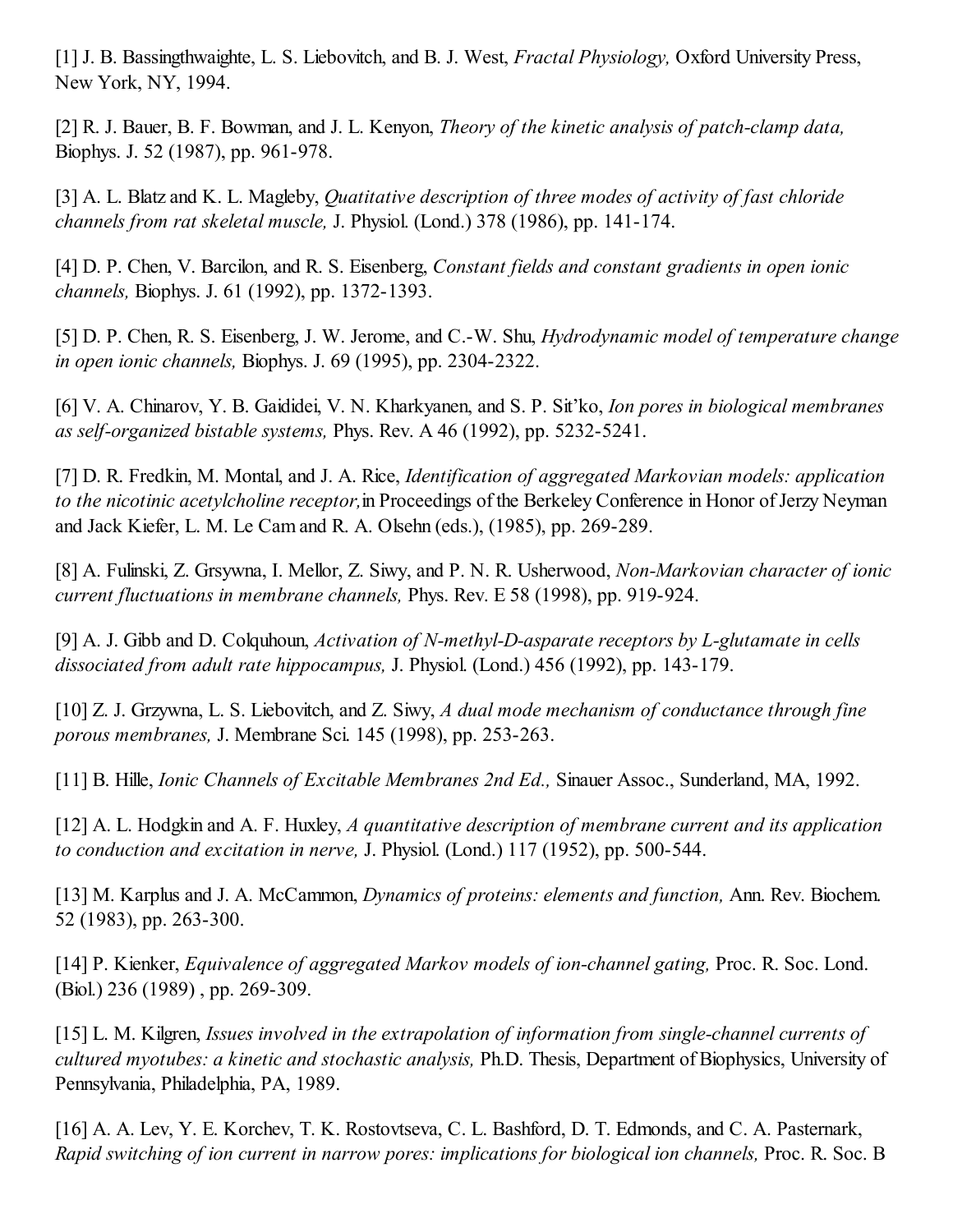252 (1993), pp. 187-192.

[17] L. S. Liebovitch, *Testing fractal and Markov models of ion channel kinetics,* BIophys. J. 55 (1989), pp. 373-377.

[18] L. S. Liebovitch, *Fractals and Chaos Simplified for the Life Sciences,* Oxford University Press, New York, NY, 1998.

[19] L. S. Liebovitch and F. P. Czegledy, *A model of ion channel kinetics based on deterministic motion in a potential with two local minima,* Ann. Biomed. Engr. 20 (1992), pp. 517-531.

[20] L. S. Liebovitch, J. Fischbarg, and J. Koniarek, *Ion channel kinetics: a model based on fractal scaling rather than multistate Markov processes,* Math. Biosci. 84 (1987), pp. 37-68.

[21] L. S. Liebovitch and A. T. Todorov, *Using fractals and nonlinear dynamics to determine the physical properties of ion channel proteins,* CriticalRevs. Neurobiol. 10 (1996), pp. 169-187.

[22] L. S. Liebovitch and T. I. Tóth, *A model of ion channel kinetics using deterministic chaotic rather than stochastic processes,* J. Theoret. Biol. 148 (1991), pp. 243-267.

[23] S. B. Lowen, L. S. Liebovitch, and J. A. White, *Fractal ion-channel behavior generates fractal firing patterns in neuronal models,* Phys. Rev. E 59 (1999), pp. 5970-5980.

[24] M. Melamed-Frank and S. Marom, *A global defect in scaling relationship between electrical activity and availability of muscle sodium channels in hyperkalemic periodic paralysis,* Pflugers Arch. 438 (1999), pp. 213-217.

[25] O. B. McManus and K. L. Magleby, *Kinetic time constants independent of previous single-channel suggest Markov gating for a large conductance Ca-activated K channel,* J. Gen. Physiol. 94 (1989), pp. 1037-1070.

[26] E. A. Richard and C. Miller,*Steady-state coupling of ion-channel conformations to a transmembrane ion gradient,*Science 247 (1990), pp. 1208-1210.

[27] K. A. Rubinson, *Steady state kinetics of single channel bachtrachotoxin-treated sodium channels considered as polymer kinetics,* unpublished manuscript, private communication.

[28] B. Sakmann and E. Neher (eds.), *Single-Channel Recording 2nd Ed.,* Plenum, New York, NY, 1995.

[29] L. Song and K. L. Magleby, *Testing for microscopic reversibility in the gating of maxi K <sup>+</sup> channels using two-dimensional dwell-time distributions,* Biophys. J., 67 (1994), pp. 91-104.

[30] M. C. Teich, *Fractal character of the auditory neural spike train,* IEEE Trans, Biomed. Engr. 36 (1989), pp. 150-160.

[31] M. C. Teich, C. Heneghan, S. B. Lowen, T. Ozaki, and E. Kaplan, *Fractal character of the neural spike train in the visual system of the cat,* J. Opt. Soc. Am. A 14 (1997), pp. 529-546.